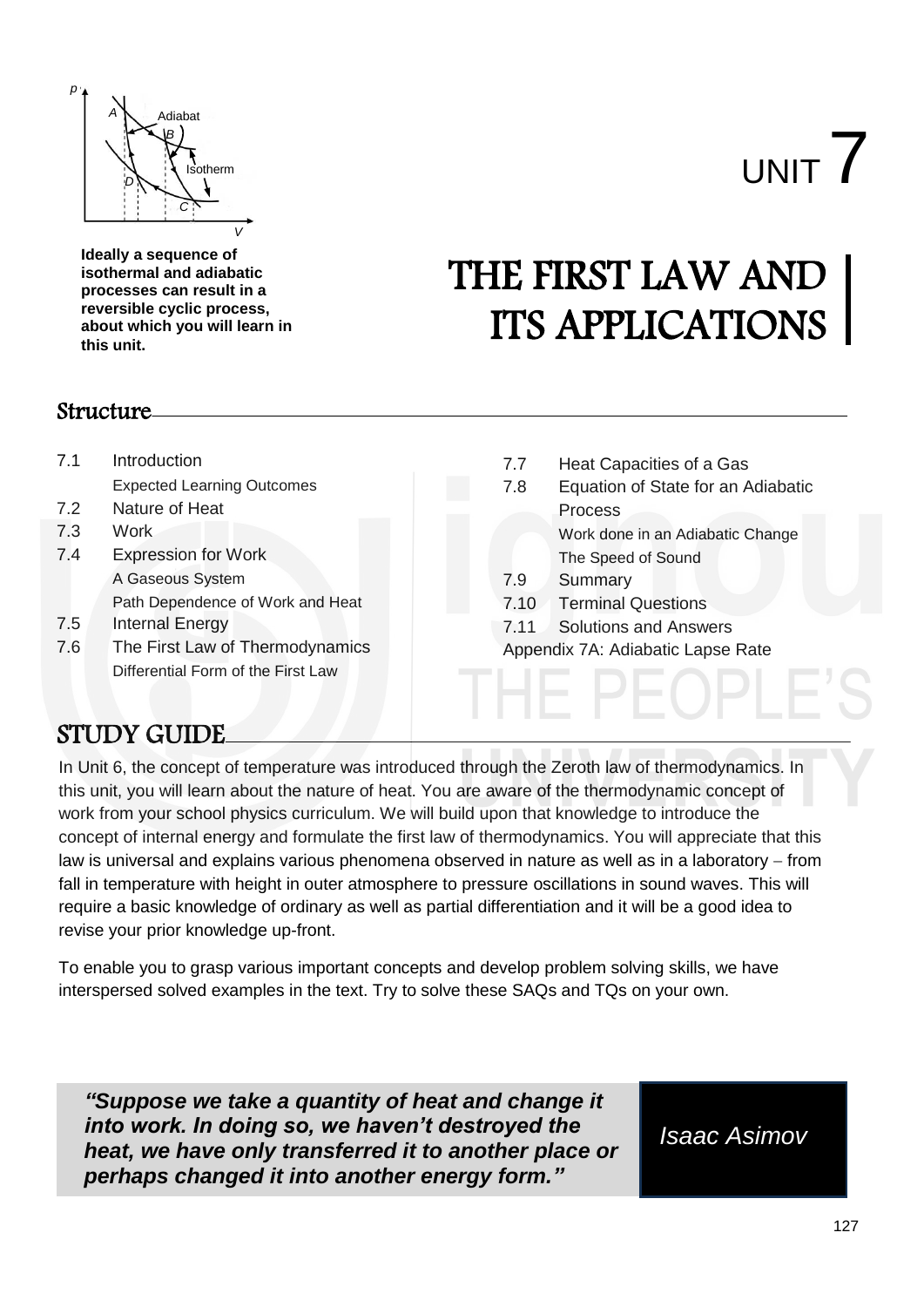# **7.1 INTRODUCTION**

From your +2 physics curriculum you know that a question that puzzled the best brains of the 19<sup>th</sup> century for a long time and confronted them with many conceptual problems was 'what is the nature of heat?' The answer to this and other related questions was ultimately provided by Joule through a series of classical experiments when he concluded that '*heat is some form of motion'.* It tells us that heat is equivalent to other forms of energy. Much of our world works because of this equivalence. The electrical energy that lights our houses, operates machines and runs trains originates in heat released in burning of coal, oil, gas, etc.

We begin this unit by discussing the nature of heat in Sec. 7.2. This is followed by a discussion of work done on or by a system in Sec. 7.3. In Sec. 7.4, you will obtain the expression for the work done by a gaseous system. The efforts made to develop analytical theory of heat based on dynamical view-point led to introduction of the concept of *internal energy*, which is defined as the sum of the energies of the individual constituents of the system. (You have learnt about molecular nature of matter in Block 1 of this course.) This is discussed in Sec. 7.5.

The recognition of heat as a form of energy led to the formulation of the first law of thermodynamics, which is essentially a statement about the conservation of energy for thermodynamic systems. This constitutes the subject matter of discussion in Sec. 7.6. The first law of thermodynamics is universal and has been successfully used to understand diverse physical phenomena observed in the nature as well as in a laboratory. Using this law, we can explain interesting phenomena like the pressure oscillations in a sound wave and fall in the temperature as we move upward in the outer atmosphere.

In Sec.7.7, we begin by considering applications of the first law of thermodynamics and obtain the expression for the difference in molar heat capacities of a gas at constant pressure and constant volume. For a typical substance, the difference between heat capacities can be related to measurable quantities like volume expansion coefficient and bulk modulus of elasticity.

In Sec. 7.8, we have used this law to derive the equation of state for adiabatic processes. You know that the sound waves are propagated in a medium due to pressure oscillations. This is an adiabatic process. You will learn here to correlate the thermodynamic parameters with the speed of sound.

# Expected Learning Outcomes

After studying this unit, you should be able to:

- \* explain the nature of heat;
- discuss the thermodynamic concept of work and obtain expressions for work done by different thermodynamic systems;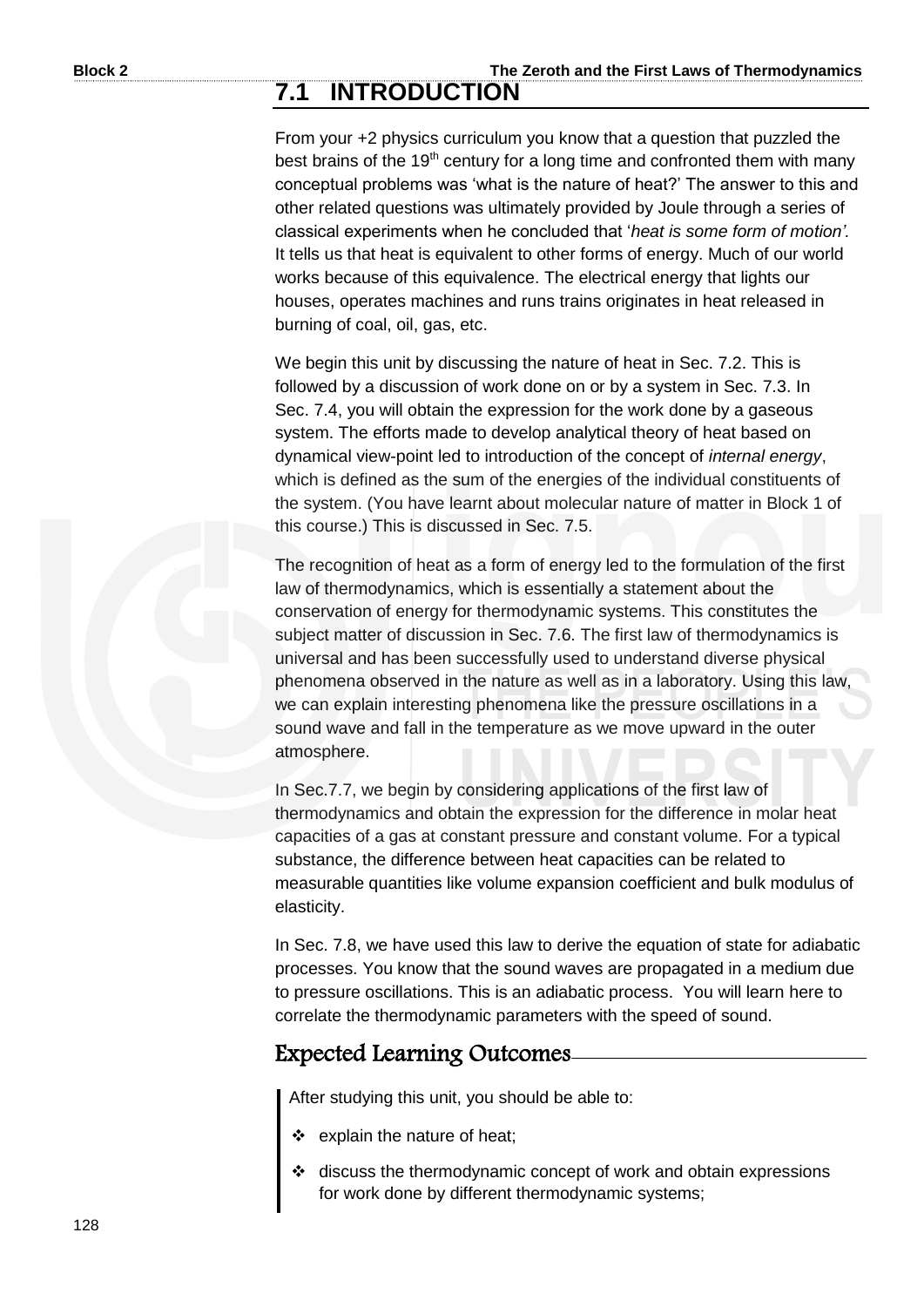- $\div$  define internal energy and use it to formulate the first law of thermodynamics;
- apply the first law of thermodynamics to obtain an expression for the difference between heat capacities of a gas at constant pressure and at constant volume;
- derive the equation of state for an adiabatic process; and
- $\div$  obtain the expressions for speed of sound in air.

# **7.2 NATURE OF HEAT**

We know from experience that a glass of ice-cold water left on a table on a hot summer day eventually warms up, whereas a cup of hot tea on the same table cools down. It means that when temperature of a closed system – water or tea in this case  $-$  is different from that of the surroundings, energy is exchanged till such time that thermal equilibrium is established. That is, energy transfer continues till the body and the surroundings are at the same temperature. We also know that in the case of cold water, energy flows spontaneously from the surroundings to the glass, whereas in the case of hot tea, energy flows from the cup to the environment. In other words, the natural direction of energy transfer is always from the body at higher temperature to that at lower temperature.

You may now ask: In what form is energy being transferred? In the above cases, energy is said to be transferred in the form of *heat***.** So, we can say that *heat is the form of energy transferred between two* (*or more*) *systems or a system and its surroundings by virtue of temperature difference.* (The system at higher temperature is called the *source* and the one at lower temperature is called the *sink.*)

In 1840, Joule performed a classical experiment on the equivalence of heat and mechanical work. In the apparatus used by him, heat was produced by churning water contained in a cylinder by means of brass paddles. It means that the mechanical energy of the paddles was converted into heat. Joule argued that the heat must have been produced through chaotic motion of water molecules. Thus, he established that *molecular motion was associated with heat.*

We often say that a cup of hot coffee has heat or there is tremendous heat in the Sun. But henceforth, we shall use the word 'heat' only when it enters or leaves a system. **Heat is a form of energy in transit***.* It is wrong to say heat 'in' a body. You will learn soon that when we speak of heat in a body, we essentially mean its internal energy. You will learn about the difference between 'heat' and 'internal energy' a little later in this unit.

Since heat is a directional quantity, we adopt a sign convention to represent it. Heat transferred to a system is taken as positive whereas heat taken out of a system is taken as negative. If there is no heat transfer in a process, it is said to be **adiabatic**.

*Source* of heat at temperature *T* is a body or a system which supplies heat to its surroundings or a body in its contact and continues to remain at constant temperature *T*, without exchange of any work. A *sink* of heat at temperature *T* is a body which receives heat from its surroundings or a body in contact with it without any change of temperature or exchange of work.

Now go through the following example to grasp the ideas discussed so far.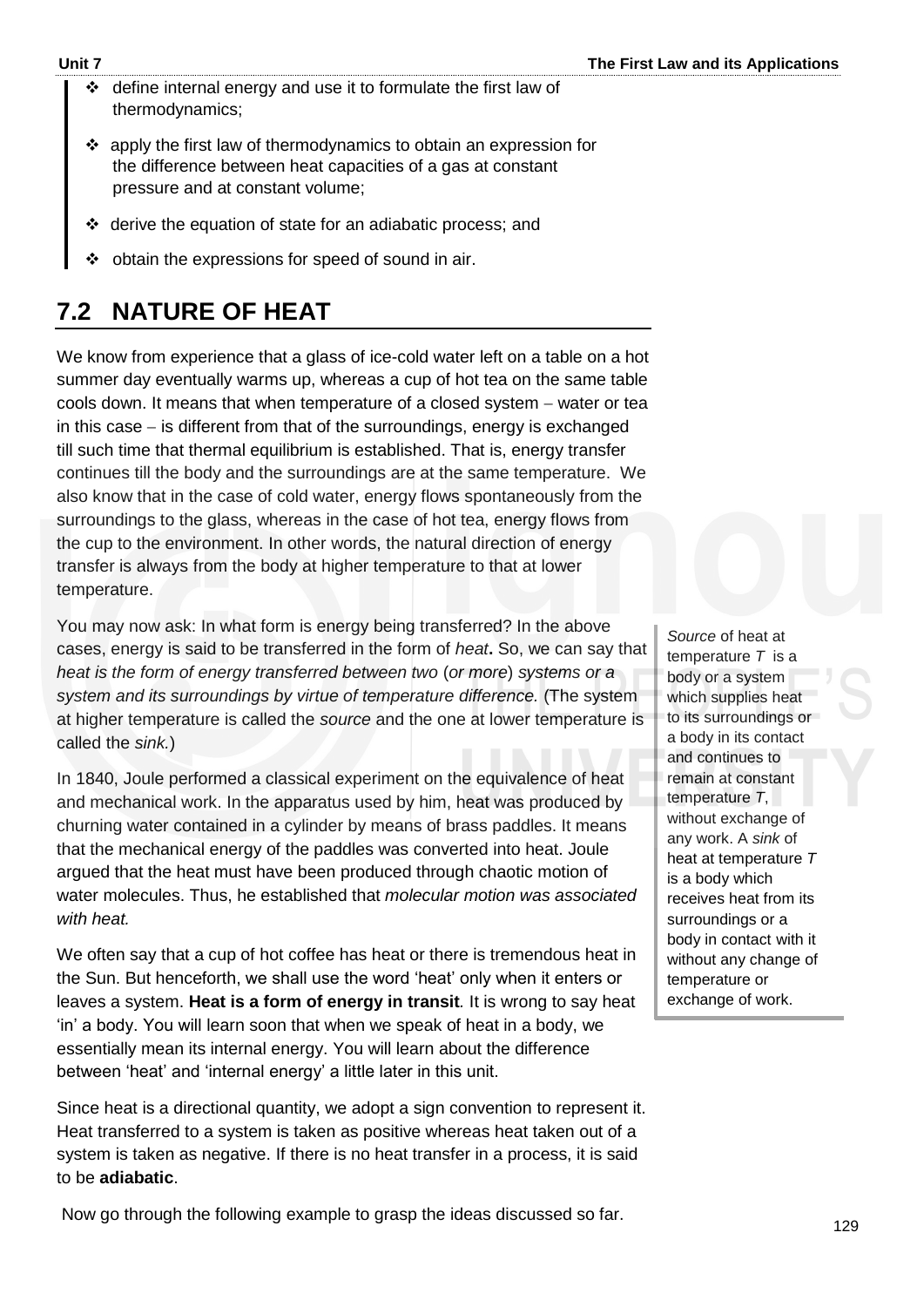# *XAMPLE 7.1* **: HEAT TRANSFER IN A THERMODYNAMIC SYSTEM**

A potato is initially at room temperature  $(30^{\circ}C)$ . It is baked in an oven maintained at 200°C. Take the potato to be the system of interest and explain whether any heat is transferred during the process.

**SOLUTION The skin of the potato can be considered as the system** boundary. Now owing to the difference of temperature between the oven and the potato, a part of the energy of the oven will pass through the skin of the potato in the form of heat.

# Recap

#### **HEAT**

- Heat is a form of energy in transit;
- The natural direction of energy transfer is always from the body at higher temperature to that at lower temperature;
- Energy is transferred in the form of heat by virtue of temperature difference; and
- Heat is closely connected to the molecular motion.

# **7.3 WORK**

We now know that if the cause of transfer of energy is temperature difference between the system and the surroundings, then that form of energy is heat. But it is possible that energy interaction is not caused by temperature difference between the system and the surroundings. When energy crosses the boundary of a system and it is not in the form of heat, it is work.

If a system as a whole exerts force on its surroundings so that a displacement takes place, the work that is done by or on the system is called *external work.* If gas contained in a cylinder at uniform pressure expands, it imparts motion to the piston and does external work on its surroundings.

On the other hand, the work done by a part of the system on another part is called *internal work.* In thermodynamics, internal work is of no consequence. Let us take an example of a storage battery. When it is not in operation, the changes that take place in its cells, such as internal-diffusion of chemicals, are not accompanied by the performance of any work, and so are not significant for us.

We adopt the convention that work done *by* a system is positive and the work done *on* a system is negative. According to this convention, the work produced by car engines or gas turbines is positive, whereas the work consumed by compressors or mixers is negative.

You may now like to answer an SAQ.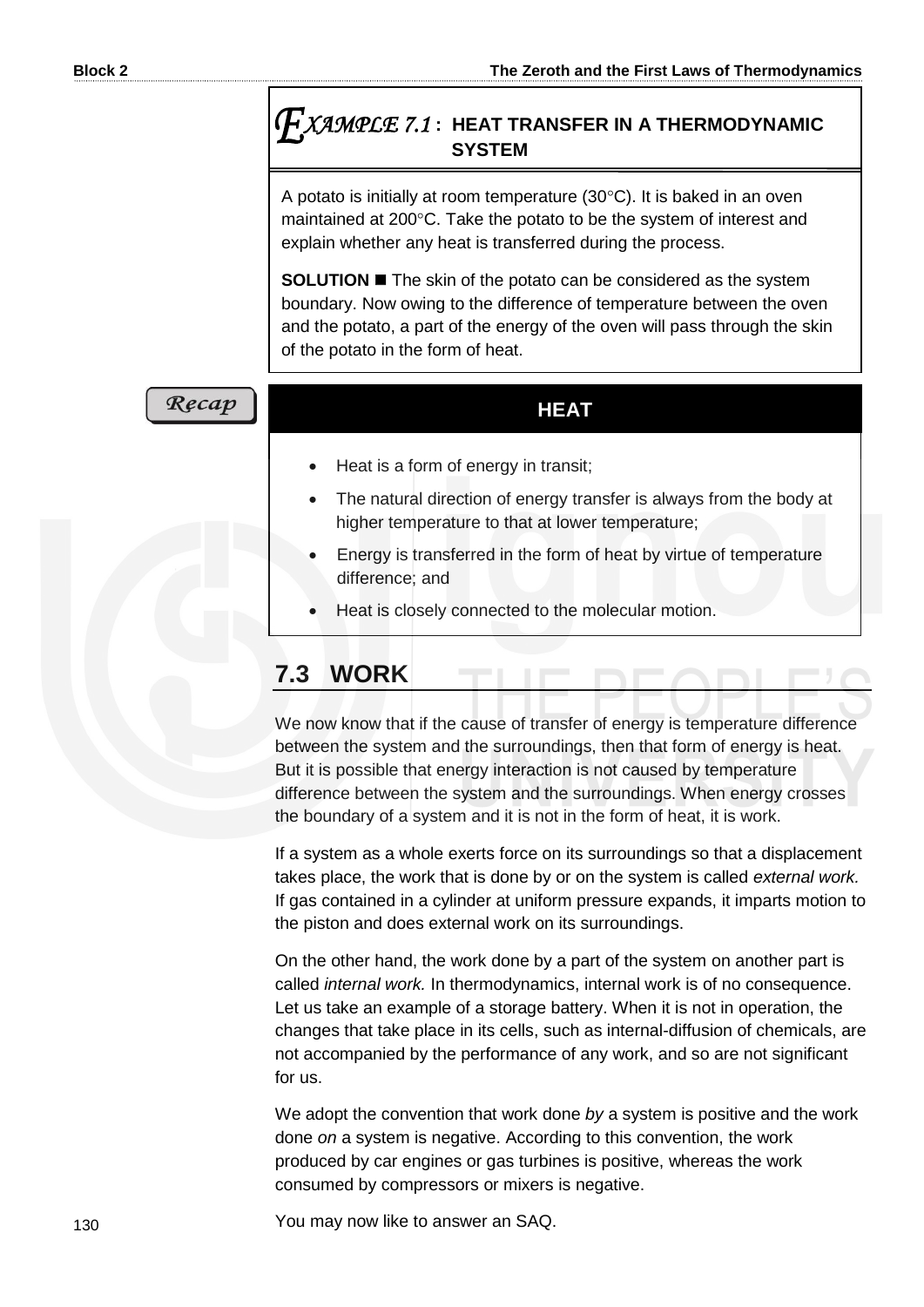# *SAQ 1 -* **Work done by a system**

- a) Explain whether any work is done or not in the following processes.
	- (i) A magnet is brought near an electrical circuit carrying conductor. A change in magnetisation takes place by way of realignment of domains within the magnet.
	- (ii) A galvanometer coil is set into motion by sending a current in it.
- b) What are the signs of work (i) we get from a steam engine (ii) done on an electric motor attached to a pump?

# **7.4 EXPRESSION FOR WORK**

In thermodynamics, we express the work in terms of the state variables of the system. This permits simple mathematical analysis. To do so, we have to ensure that the system is always near an equilibrium state, i.e. the process is quasi-static. With this understanding, we now proceed to obtain the corresponding expressions for work done on/by gaseous system .for different processes.

# **7.4.1 A Gaseous System**

Refer to Fig. 7.1, which shows a cylinder fitted with a frictionless piston and filled with a gas of mass *M*. Let the area of cross-section of the piston be *A*  and the pressure exerted on it by the system at any instant be *p*. Obviously, the force acting on the piston will be equal to *pA*. This force pushes the piston



**Fig. 7.1: Work done during expansion of a gaseous system. Here** *i* **and** *f* **stand for the initial and final states, respectively.** 

outwards. If the piston moves in the direction of the force through *dx*, we can write down the work done by the system as

$$
\delta W = p A dx
$$

Note that *A dx* signifies the increase in volume of the system due to outward movement of the piston and we can write *dV* for *A dx*. Thus, the work done by the system when the piston moves outward through d*x* is given by

You will learn that the internal energy (*U*) is a function of the state whereas work (*W*) and heat (*Q*) are not. An infinitesimal change in a quantity which is not a function of state is indicated by putting the symbol  $\delta$  (pronounced as delta) on the left of the quantity of interest. The infinitesimal change in a quantity which is a state function is indicated by putting '*d*' on the left of the quantity. Hence, an infinitesimal amount of work is denoted by *W*, an infinitesimal amount of heat by *Q*. And an infinitesimal amount of internal energy is denoted by *dU*.

 $\delta W = p \, dV$  (7.1)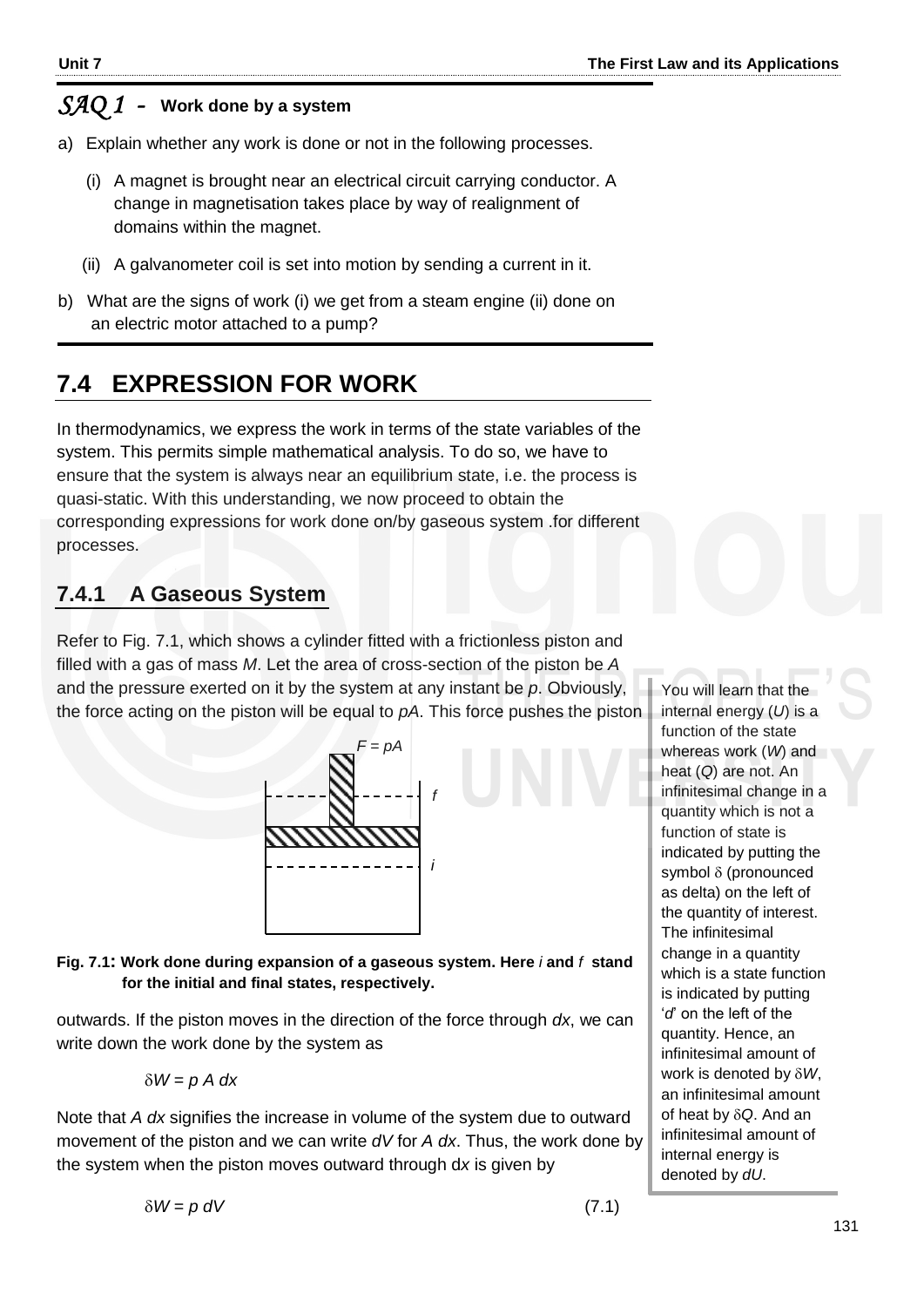If the system expands quasi-statically from initial volume  $V_i$  to final volume  $V_f$ , the total work done by the gaseous system on its surroundings is given by

$$
W = \int_{V_i}^{V_f} p dV \tag{7.2}
$$

 $(p_i, V_i)$  $(p_f, V_f)$ *V p*

**Fig. 7.2:** *p-V* **diagram for a gaseous system undergoing expansion.**

For evaluating the integral in Eq. (7.2), we need to know how *p* varies with *V*, which depends on the nature of the process. The pressure *p* and the volume *V* at any instant can be shown on an indicator diagram (Fig. 7.2) as a point. The curve joining a series of such points gives the path of the process of expansion or compression. The nature of the curve depends on how *p* varies with *V*. Note that *pdV* is represented by the area of the shaded strip in the figure. The total work done *W* between the initial and final states is the sum of the areas of strips obtained for all the infinitesimal changes from the initial to the final state. This is equal to the total area under the *p*-*V* curve of the system.

#### **Work done in an isothermal process**

Let us now calculate the work done in an isothermal expansion (or compression) of an ideal gas. You will recall that *n* mole of ideal gas obeys the perfect equation of state:

$$
pV = nRT \tag{7.3}
$$

On substituting for *p* from Eq. (7.3) in Eq. (7.2), we obtain the expression for total work done:

$$
W_{isotherm} = \int_{V_i}^{V_f} (nRT / V) dV
$$
  
=  $nRT ln(V_f / V_i) = 2.303 nRT log_{10}(V_f / V_i)$  (7.4)

From this equation we note that when an ideal gas expands isothermally, the work done by it depends on the temperature *T* and the expansion ratio of final to initial volumes rather than the difference  $(V_f - V_i)$ . We know that during expansion, *V<sup>f</sup>* > *V<sup>i</sup>* and ln (*V<sup>f</sup>* / *Vi*) > 0. It means that the work done by the system when it expands isothermally is positive.

However, in the case of compression,  $V_f < V_i$  so that  $\ln (V_f / V_i) < 0$  and *Wisotherm* is negative. This means that when a system is compressed isothermally, work is done on the system.

You may now like to answer an SAQ to check your progress.

# *SAQ 2 -* **Work done by a gaseous system**

- a) Express Eq. (7.4) in terms of pressure.
- b) Obtain the expression for work done in expanding the gas from volume  $V_i$  to  $V_f$  in an isobaric process.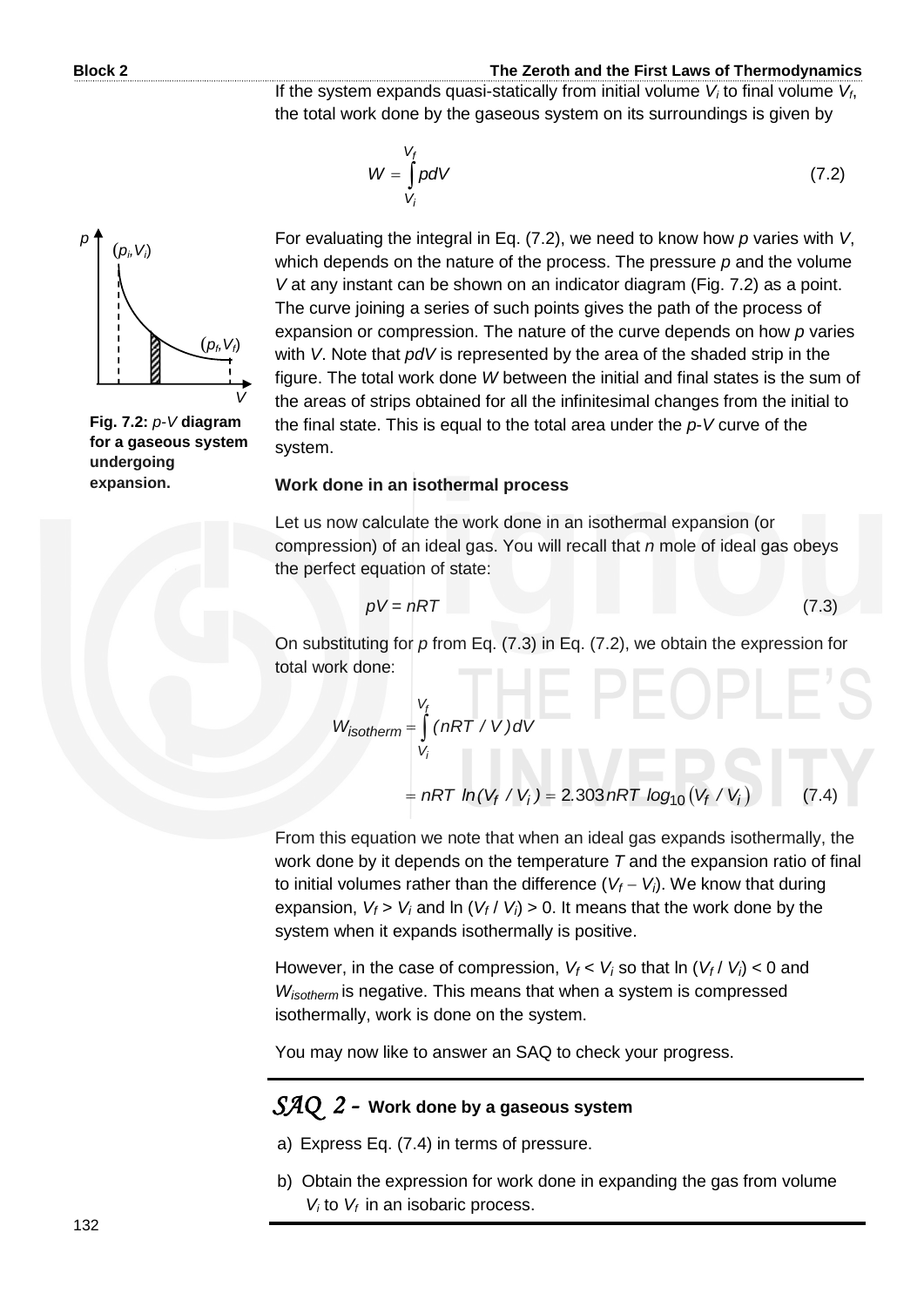#### **Work done in an isochoric process**

Next let us consider a gas that undergoes an isochoric process. In this case,  $dV= 0$ , and hence,  $\delta W = \rho dV = 0$ . So, no work is done either on or by the system in an isochoric process.

We now give a solved example to help you grasp the concept.

# *XAMPLE 7.2***: WORK DONE BY AN IDEAL GAS**

Two mole perfect gas at STP is expanded isothermally to twice its original volume. The gas is then made to undergo an isochoric change to attain its initial pressure. Calculate the total work done. Given:  $R = 8.3$ JK $^{-1}$ mol $^{-1}$ .

**SOLUTION**  $\blacksquare$  Here  $V_f$  /  $V_i$  = 2. Hence work done by the gas in the isothermal expansion is **SOLUTION I** Here  $V_f$  /  $V_i$  = 2. Hence work done by the gas in the sothermal expansion is<br>nRT  $ln(V_f/V_i) = (2 \text{ mol}) \times (8.3 \text{ JK}^{-1} \text{mol}^{-1}) \times (273 \text{ K}) \times (ln2) = 3.1 \times 10^3 \text{ J}$ 

Since no work is done during an isochoric process, the total work done by the gas  $= 3.1 \times 10^3$  J.

# **7.4.2 Path Dependence of Work and Heat**

You know that the work done by a gaseous system can be represented by the area under the *p*-*V* diagram of the system from the initial to the final state. Refer to Fig. 7.3, which depicts three processes *ACB, ADB* and *AEB* between initial and final states defined by *A* and *B* on an indicator diagram. The path *ACB* indicates a general process. The path *ADB* is the combination of an isochoric and an isobaric process, whereas the path *AEB* is the combination of an isobaric and isochoric process. The work done for the process *ACB* is equal to the area *ACBFG*. Similarly, the work done during the processes *ADB* and *AEB* are given by areas *DBFG* and *AEFG,* respectively. Since these areas are not equal, we can say that that the work done between the same initial and final states during these processes is not the same. It means that *the work done by a system between any initial and final state depends on the path taken*. In other words, **work is not a function of the state**.

Is the same true about heat content? To understand this let us take an example. Suppose you have a glass of milk at 30ºC and you wish to have its temperature raised by 5ºC. This can be done by adding heat to it or churning it vigorously or by a combination of heating and churning. However, in all the cases we ultimately arrive at a state which can be defined as 'milk at 35ºC'. In all the cases, the initial state was 'milk at 30ºC'. The processes connecting these states were different and the quantities of heat given to the system in the three processes were not the same. So we can say that *heat given to the system depends on the process*, i.e*., the path followed between the initial and the final state*. Hence, **heat is not a function of the state***.* 

Before proceeding further, you should recapitulate what you have learnt so far in this unit.



**Fig.7.3: The points**  *A* **and** *B***, are connected by different paths.** 

*p*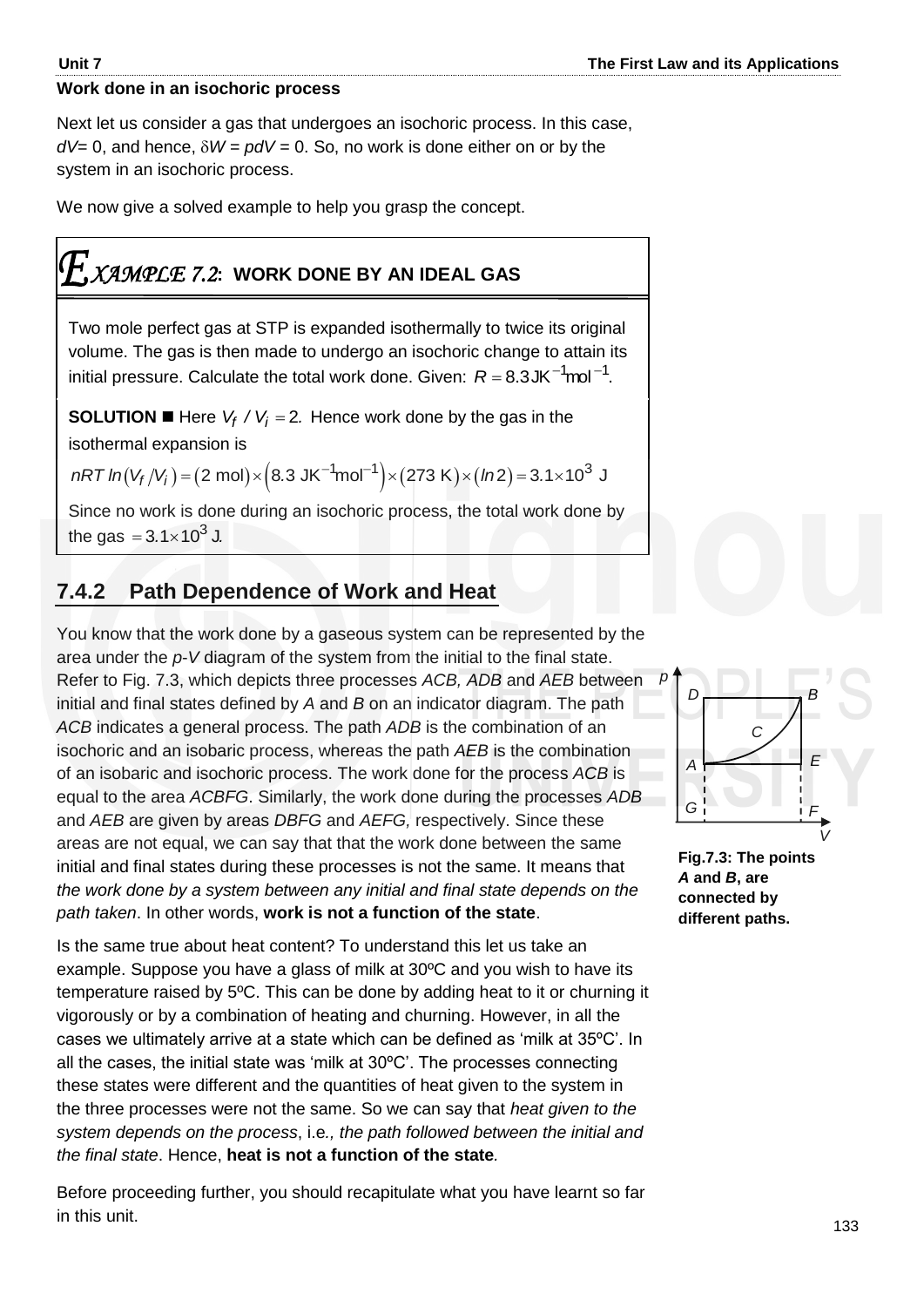#### **WORK DONE BY AN IDEAL GAS**

The work done by a gaseous system on its surroundings is given by

$$
W = \int\limits_{V_1}^{V_2} p \, dV
$$

- For an isothermal process 10 2 <sup>1</sup> *W . nRT log V / V iso* 2 303
- Heat and work are function of the path followed, i.e., these depend on the process rather than the state.

So, we now know that work and heat are not functions of the state. You may now ask: Is there any function which is independent of the path followed between the initial and final states? Yes, such a function does exist. It is known as *internal energy*. You will now learn about it in some detail.

# **7.5 INTERNAL ENERGY**

We know that on heating, ice melts to form water at 0<sup>o</sup>C. On the basis of the kinetic theory of gases we can say that if temperature remains constant, the kinetic energy remains constant. Since energy has to be conserved, what can you say about the added thermal energy? When ice is converted into water, its specific volume changes from 0.92 cc g<sup>-1</sup> to 1 cc g<sup>-1</sup>. To bring about this change, work is done at the expense of added energy.

However, the major share of the additional energy is used up in breaking the bonds of intermolecular attraction in ice and this energy is stored in water. (It is released when water freezes into ice.) The energy apparently shown by a system during a phase transition is termed as **internal energy**.

In thermodynamics, it is not necessary to know the source of internal energy. But it can be easily understood that the sum of kinetic energies of all the molecules in a system defines *internal kinetic energy*. Also, due to the interatomic/ intermolecular attractions, each atom / molecule making up the system possesses potential energy.

The total energy stored in the system due to the interactions defines *total internal potential energy*. *The sum of internal kinetic and potential energies of all the molecules constitutes the internal energy of the system*. We denote it by the symbol *U*.

The internal energy depends only on the state variables like pressure, temperature and volume. It is therefore a 'state function'. In SAQ 3, you will learn that for a cyclic process, there is no change in the internal energy. In fact, this result holds for all functions of state.

You can now answer an SAQ on the concept of internal energy.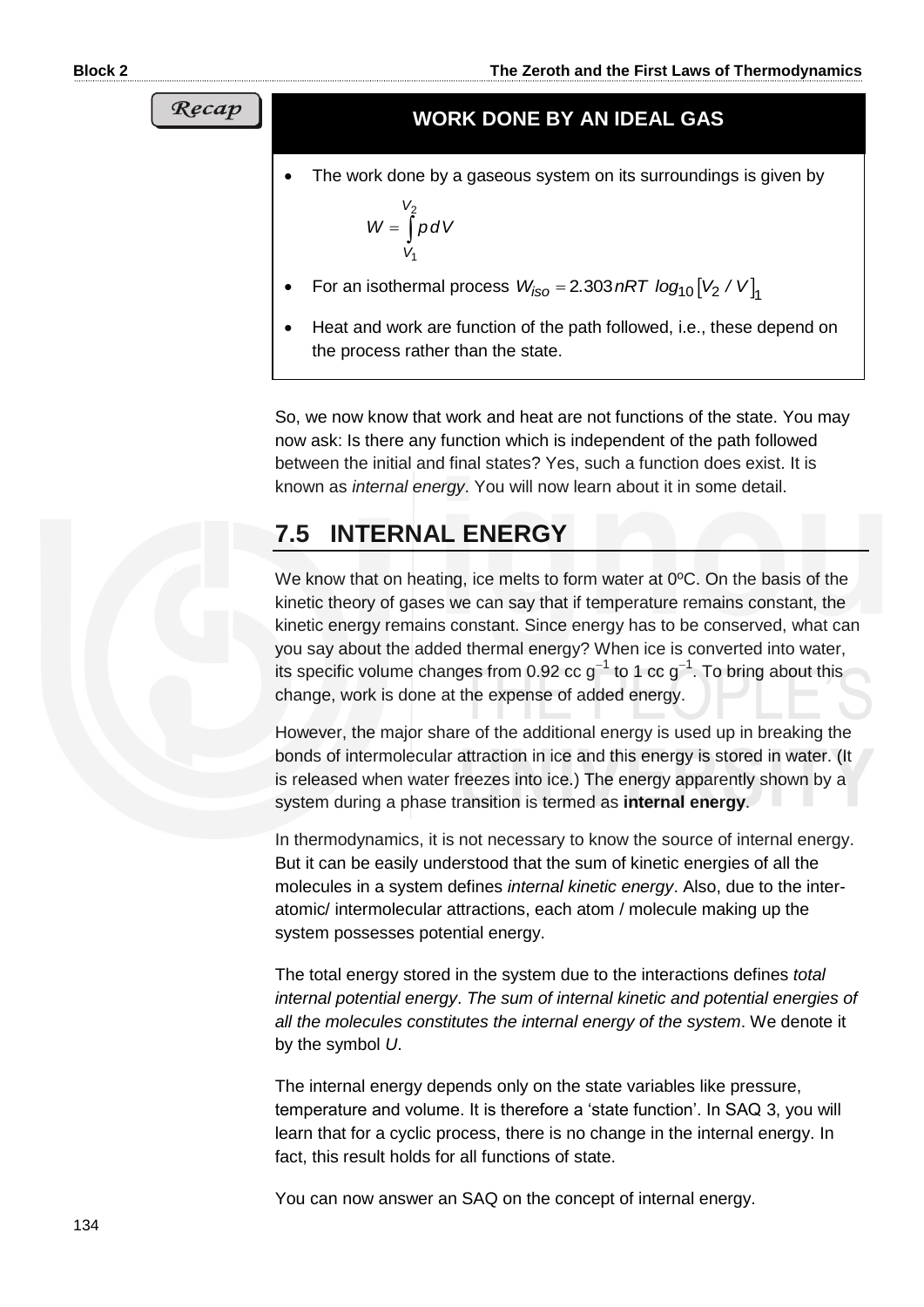# *SAQ 3 -* **Internal energy of a cyclic process**

Show that the change in the internal energy during a cyclic process depicted in (Fig, 7.4) is zero.



We now know that heat and work inputs into a system cause its internal energy to rise. Likewise, if heat is taken out of the system or some work is done by the system, its internal energy is lowered. In Figs. 7.5a and b, we have shown schematically two methods, viz. adding heat energy and doing work on it, respectively, by which the internal energy of a system can change. We shall now invoke the well-known principle of conservation of energy to analyse the aspect of change of internal energy and in the process, we shall arrive at the first law of thermodynamics.

#### **7.6 THE FIRST LAW OF THERMODYNAMICS Fig. 7.4: A cyclic process.**

The principle of conservation of energy states that 'Energy can neither be created nor destroyed; it can be transformed from one form to another, the total amount of energy (in the universe) remaining constant. According to this principle, we cannot get energy out of nowhere. *If energy of a system increases, there must have been an equivalent loss of energy of the surroundings.* 

Let us again consider the example of raising the temperature of a cup of milk. We can say that the internal energy of the milk can be increased in three ways: (i) by way of heat input only, (ii) by way of work input only and (iii) by way of heat and work input. For (i), let the heat absorbed by the system be *Q.* The work done on the system is zero and the work done by the system is also zero. For (ii), the heat absorbed is zero. Let the work done by the system be  $\Delta W$ 'so that the work done on the system is  $-\Delta W$ . For (iii), let the heat absorbed be  $\Delta Q$  and let the work done by the system be  $\Delta W$ , so that the work done on the system is  $-\Delta W$ . However, the change in internal energy is the same in each case. Let us denote it by  $\Delta U$ . Here all the quantities are expressed in heat units. From the principle of conservation of energy, we have

Increase in internal energy = (Heat absorbed)  $+$  (work done on the system)

Mathematically, we can write

$$
\Delta U = \Delta Q + (-\Delta W) = \Delta Q - \Delta W \tag{7.5}
$$



**Fig. 7.5: Internal energy of a system can be changed by a) Adding thermal energy; b) by doing work on it.**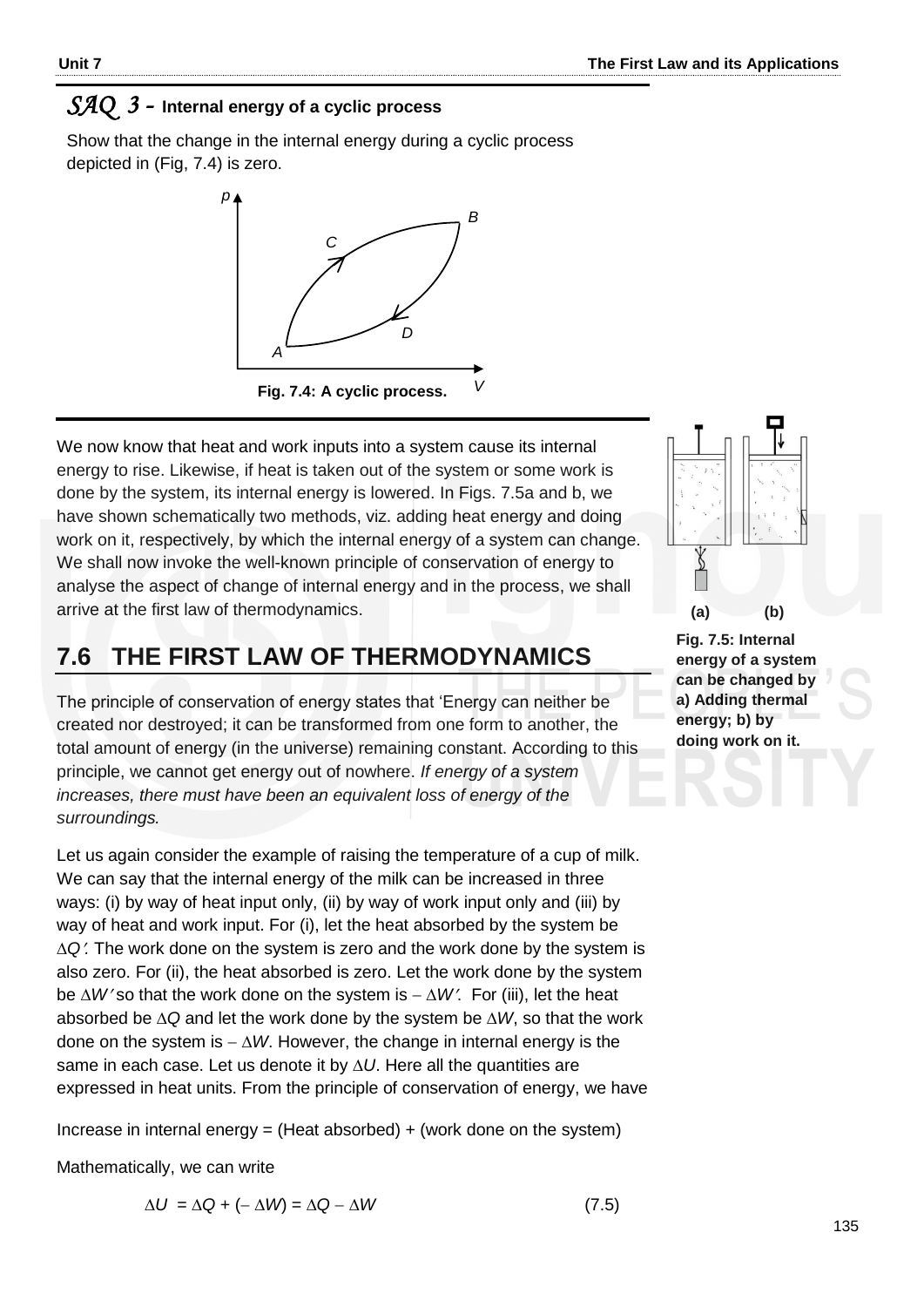#### When heat is converted into other forms of energy (as in a steam engine) or vice versa (as in an electric heater), in each form it is equivalent. If a quantity of heat, *Q*, is converted entirely into work, *W*, then *W* is equivalent to *Q* and *W*/*Q* = constant known as the mechanical equivalent of heat. It is denoted by *J* and its value is approximately equal to 4.2 J cal $^{-1}$ . Thus, one calorie of heat is equivalent to 4.2J of work. Likewise, work can be expressed in heat units. We shall express both work and heat by the same units.

#### **Block 2 The Zeroth and the First Laws of Thermodynamics**

This is the mathematical form of the first law of thermodynamics. The formal statement of the first law is: '*Internal energy of a system is a function of the state of the system and any change in it during a thermodynamic process is equal to the sum of the heat given to the system and the work done on the system*.' According to this law, we can say that for a thermodynamic process taking place between two particular states, the difference between the heat absorbed and the work done by the system is always constant; equal to the change in internal energy of the system.

You may recall that the heat required to convert 1 g of water at 100°C to 1 g of steam at 100°C is 540 cal at normal atmospheric pressure. This is termed as latent heat as it does not induce temperature rise. You may naturally wonder, as to what happens with this heat? A part of it is utilised in performing external work by the system. The rest is utilised in breaking up intermolecular bonds so that water is converted from liquid to vapour state, i.e. to raise the internal energy of the system. Let us now look at this from a quantitative point of view. Go through the following numerical example carefully.

# *XAMPLE 7.3* **: PHASE CHANGE AND INTERNAL ENERGY**

1g of water and steam at normal atmospheric pressure (1.013  $\times$  10<sup>5</sup> Nm<sup>-2</sup>) occupy 1 cm<sup>3</sup> and 1671 cm<sup>3</sup> volumes, respectively. Calculate the change in internal energy for vaporisation of 1g of water at 100°C. (Latent heat of steam is 540 cal and mechanical equivalent of heat  $=$  4.2Jcal<sup>-1</sup>).

**SOLUTION For 1g of water vaporising to steam,**  $\Delta U = \Delta Q - \Delta W$ **, where**  $\Delta Q = 540$  cal,  $\Delta W = p (V_2 - V_1)$ , and  $V_1$  and  $V_2$  are volumes of water and steam, respectively.

Here,  $p = 1.013 \times 10^5$  Nm<sup>-2</sup>,  $V_1 = 1$  cm<sup>3</sup>,  $V_2 = 1671$  cm<sup>3</sup>.

∴ ∆*W* = (1.013 × 10<sup>5</sup> Nm<sup>-2</sup>) × (1671 – 1) × 10<sup>-6</sup> m<sup>3</sup> = 169.2 J = 40.3 cal.

and,  $\Delta U = (540 - 40.3)$  cal = 499.7 cal.

Thus we see that out of 540 cal, only 40.3 cal is spent in doing external work, while the rest goes to raise the internal energy of the system.  $\Delta U$  (= 499.7 cal) for this process is often referred to as the internal latent heat.

Now before proceeding further, attempt the following SAQ.

# *SAQ 4 -* **First law of thermodynamics**

Refer to Fig. 7.6. When a system is taken from state *i* to state *f* following the path *iaf*, it is found that  $\Delta Q = 45J$  and  $\Delta W = 20J$ . But along the path *ibf*,  $\Lambda$ Q = 30J.

a) What is  $\Delta W$  along the path *ibf* ?

b) If  $\Delta W = -13J$  for the curved return path *fci*, what is  $\Delta Q$  for this path?

c) Taking  $U_i = 10$  J, what is  $U_f$ ?

d) If  $U_b = 21$  J, what are  $\Delta Q$ 's for the processes *ib* and *bf* ?



**Fig. 7.6: Change of state of a system along different paths.**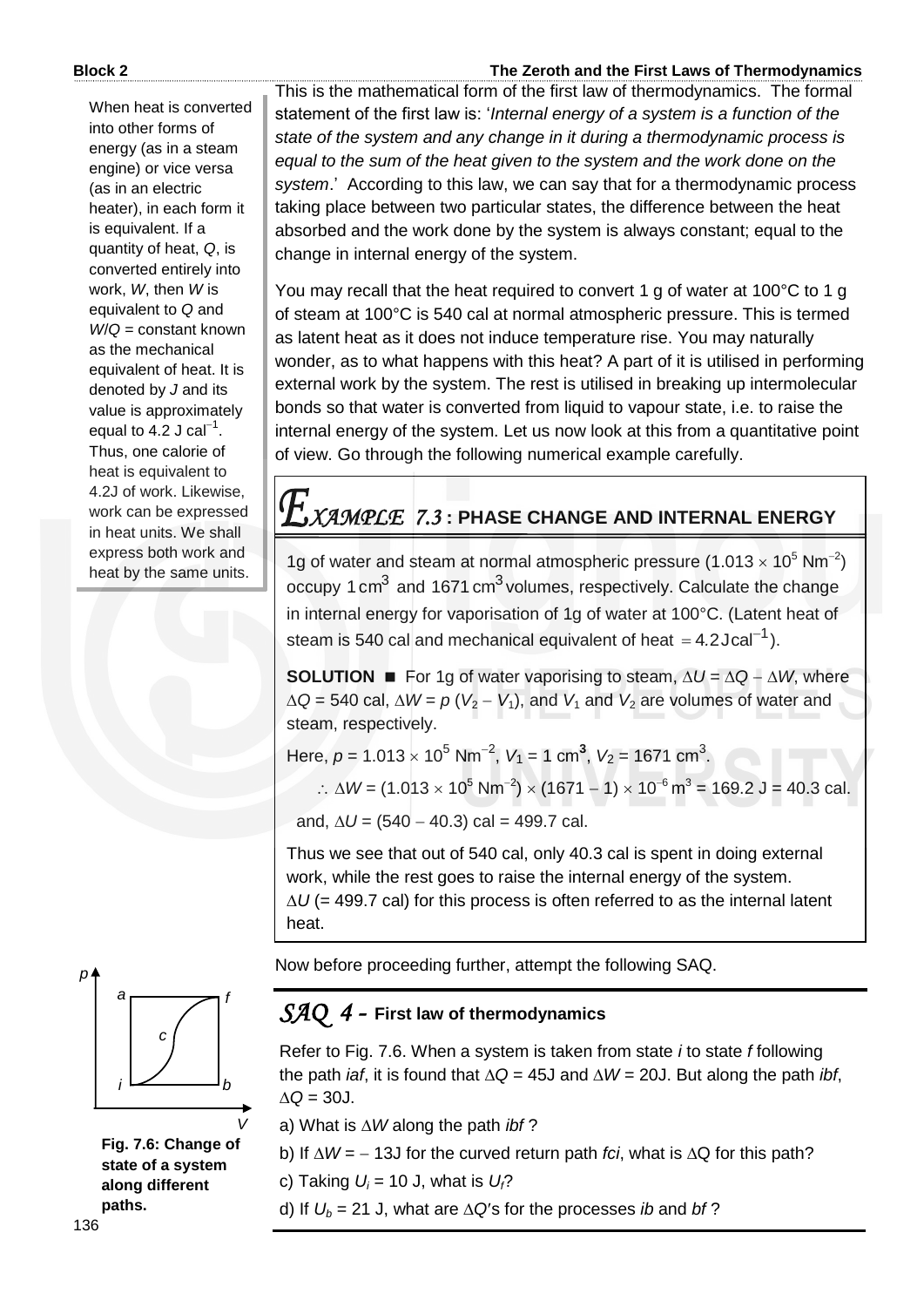137

To study further applications of the first law of thermodynamics, we need to know the differential form of the law. You will now learn about it.

# **7.6.1 Differential Form of the First Law**

You now know that functions like work and heat are path dependent and so will be the changes in these. But the change in internal energy is independent of path.

We may now extend Eq. (7.5) to write the differential form of the first law of thermodynamics as

$$
dU = \delta Q - \delta W
$$

or,

$$
\delta Q = dU + \delta W \tag{7.6}
$$

Eq. (7.6) is the *differential form of the first law of thermodynamics*.

You may now like to work out an SAQ on the first law of thermodynamics.

# *SAQ 5 -* **Mathematical form of the first law**

- a) Write down the mathematical form of the first law of thermodynamics applied to a thermally insulated system and comment on the nature of change in its internal energy.
- b) Using the symbols used in the text write down the differential form of the first law for a gas in a cylinder fitted with a piston.
- c) Suppose you place a tray filled with water in a freezer. What will be the signs of *W*, *Q* and *dU* for the contents of the tray? Justify your answer.

#### **Significance of the First Law**

So far, we have learnt that the first law of thermodynamics is very significant since it defines 'internal energy' as a function of the state of the system and heat as energy in transit. Being an extension of the principle of conservation of energy, it rules out the possibility of constructing a machine which can work on its own, without any input. There are several physical situations, where this law can be successfully applied. In the next sections we will discuss some important applications of the first law.

# **7.7 HEAT CAPACITIES OF A GAS**

You may recall that according to kinetic theory, molar heat capacity of an ideal gas is independent of its nature, i.e., for all gases of given atomicity, molar heat capacity at constant volume or at constant pressure is same. But, physical conditions under which heat is given introduce change in the value of heat capacity of a gas. Let us, therefore, obtain an expression for the difference in the heat capacities of an ideal gas at constant pressure and constant volume. Assume that one kilomole of a gas is contained in a cylinder fitted with a frictionless piston. In Unit 5, you have learnt that the state of a gas

If a physical quality is a function of state rather than the path, it is said to be exact differential. On the other hand, if a physical quality depends on the path, it is said to be an inexact differential. In order to indicate this difference mathematically, we put 'd' before the exact differential *U*, while we put ' $\delta$ ' before the inexact differentials (*Q* and *W*).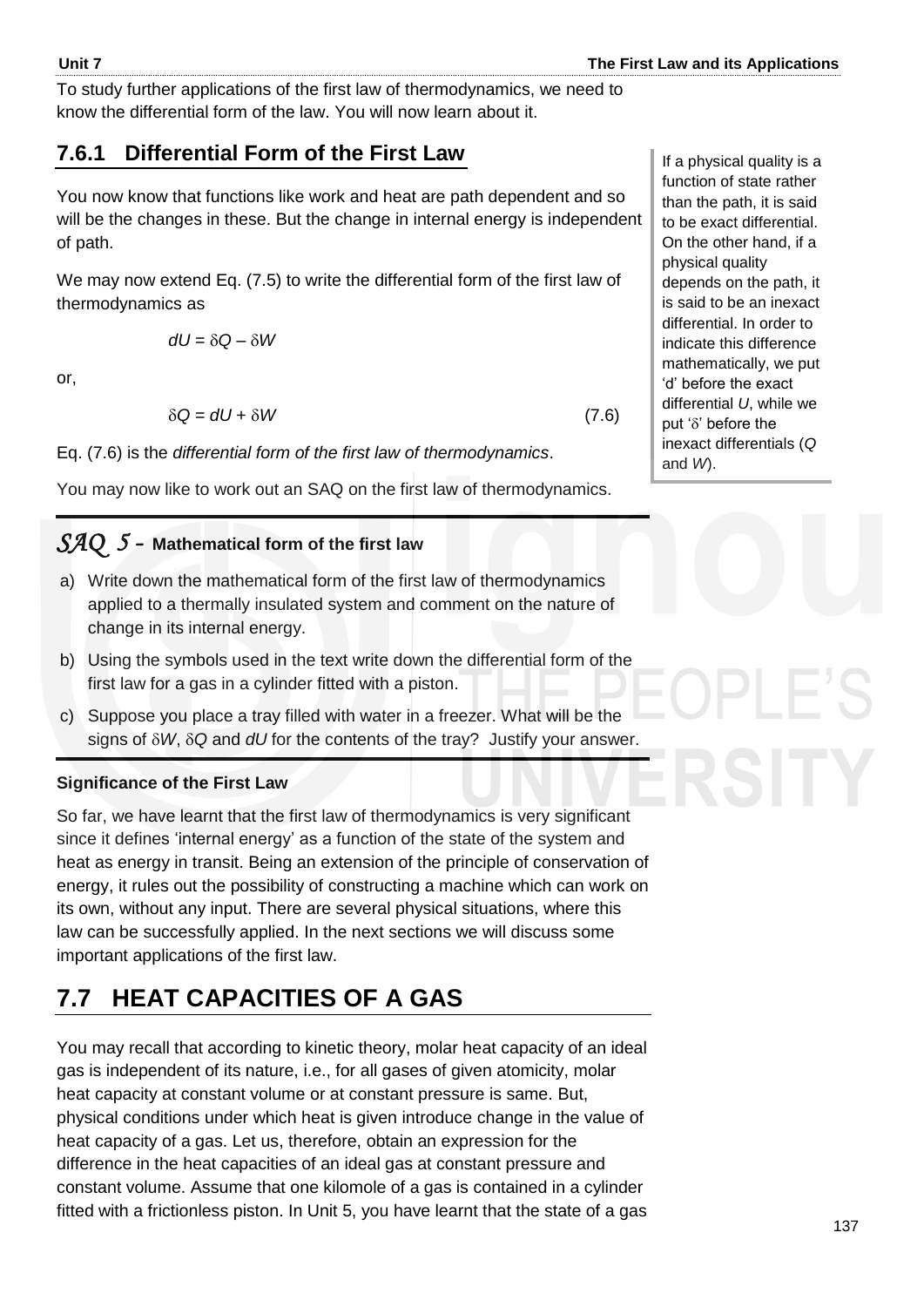You may recall that heat capacity of a substance varies with temperature as well as amount of the substance. The amount of substance is expressed in **kg** or by **number of moles. The corresponding measures of heat capacity are specific heat capacity and molar heat capacity.**  At constant volume, the specific heat capacity is denoted by small letter *cv* and molar heat capacity is denoted by *CV*. These are connected through the relation

> *m*  $c_v = \frac{C_v}{\sqrt{2}}$

where *m* is the mass of one kilomole of the substance. The specific heat capacity is measured in J kg $^{-1}$  K $^{-1}$  and molar heat capacity is measured in the units of J kmol $^{-1}$  K $^{-1}$ .

can be described in terms of any two thermodynamic variables out of *p, V* and *T.* Let us choose *T* and *V* as independent variables. Since internal energy is a function of state, we can write

 $U = U(T, V)$ 

Then the differential of *U* can be written as sum of its partial differential with respect to *T* at constant *V* multiplied by d*T* and that with respect to *V* at constant *T* multiplied by d*V:*

$$
dU = \left(\frac{\partial U}{\partial T}\right)_V dT + \left(\frac{\partial U}{\partial V}\right)_T dV
$$
 (7.7)

The symbol  $\partial$  (pronounced as del) denotes a partial derivative. On combining Eqs. (7.6) and (7.7), and expressing the work done by the gas as  $\delta W = \rho dV$ , that you have worked out in SAQ 5b, we can write

$$
\delta Q = \left(\frac{\partial U}{\partial T}\right)_V dT + \left[\left(\frac{\partial U}{\partial V}\right)_T + p\right] dV \tag{7.8}
$$

Now suppose that the piston was tightly clamped. As we heat the gas, it cannot expand, i.e., it cannot do any work and all the heat goes to raise its internal energy and hence, its temperature. **The heat required to raise the temperature of one kilo mole of a gas through one degree when its volume is kept constant is termed as molar heat capacity at constant volume.** It is denoted by the symbol  $C_V$  and generally expressed in J kmol $^{-1}$  K $^{-1}$ . For such a system, Eq. (7.8) reduces to

$$
C_V = \left(\frac{\delta Q}{\partial T}\right)_V = \left(\frac{\partial U}{\partial T}\right)_V
$$
 (7.9)

Note that different symbols have been used to depict changes in heat, internal energy and temperature because heat is not a function of state. Now suppose that the piston was allowed to move in or out so that the gas is kept at constant pressure. The gas does work on the piston and some of the heat ends up as mechanical energy given to the surroundings. So, to achieve the same rise in temperature, more heat has to be supplied to the gas in a constant pressure (isobaric) process. **The molar heat capacity of a gas at constant pressure is defined as the amount of heat required to raise the temperature of one kilo mole of a gas by one degree.** It is denoted by the symbol *Cp***.** Mathematically, we can write

$$
C_p = \left(\frac{\delta Q}{\partial T}\right)_p \tag{7.10}
$$

On combining Eqs. (7.8 and 7.10), we can write

$$
C_p = \left(\frac{\partial U}{\partial T}\right)_V + \left[\left(\frac{\partial U}{\partial V}\right)_T + p\right] \left(\frac{\partial V}{\partial T}\right)_p
$$

The first term on the right-hand side of this result is molar heat capacity at constant volume [Eq. (7.9)]. Then on rearranging terms, we can write

$$
C_p - C_V = \left[ \left( \frac{\partial U}{\partial V} \right)_T + p \right] \left( \frac{\partial V}{\partial T} \right)_p \tag{7.11}
$$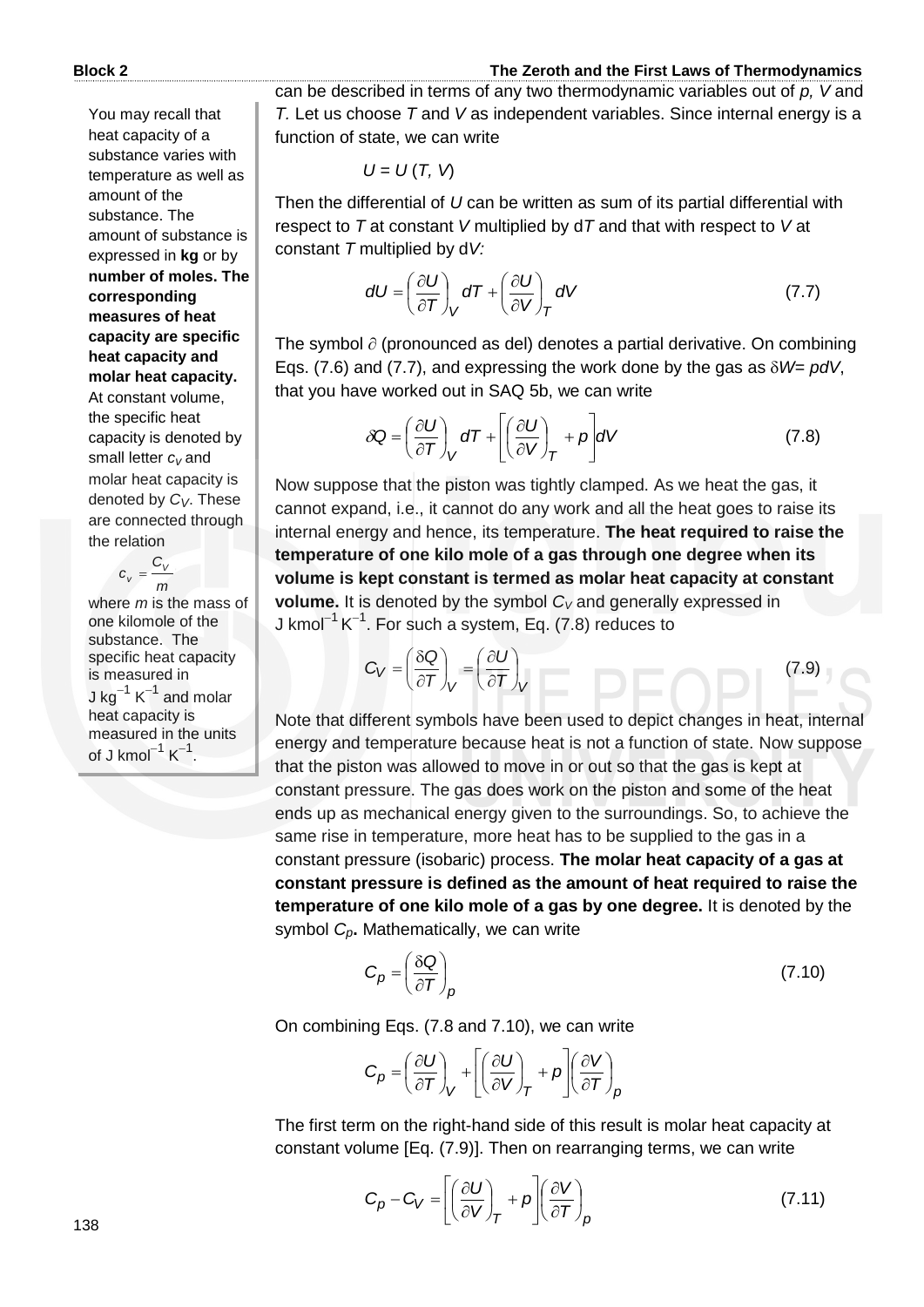Let us pause for a while and interpret this result. The first term in the square brackets on the right-hand side tells us that the internal energy of a gas may vary with volume even when temperature is kept fixed. This implies that for change in volume, work has to be done against intermolecular forces in the gas. It means that knowledge of the difference of heat capacities at constant pressure and at constant volume gives us information about variation of internal energy of a substance with volume.

We recall that according to kinetic theory, there are no intermolecular forces in an ideal gas. This implies that internal energy of a perfect gas is wholly kinetic and  $(\partial U/\partial V)_T$  = 0. Using this result in Eq. (7.11), we get

$$
C_p - C_V = p \left( \frac{\partial V}{\partial T} \right)_p \tag{7.12}
$$

This shows that the difference in the molar heat capacities of a gas depends on how the volume of a system changes with temperature at constant pressure. We expect this difference to be substantial since a small change in temperature brings about significant change in the volume of a gas. Using the gas law  $(pV = RT)$ , we can write

$$
p\left(\frac{\partial V}{\partial T}\right)_p = R
$$

Using this result in Eq. (7.12), we get

 $C_p - C_V = R$ 

(7.13)

This result is known as **Mayer's formula**. It shows that the difference between constant pressure and constant volume molar heat capacities is equal to the molar gas constant; independent of temperature; and same for all gases.

You may now ask: How do these predictions compare with the observed results? To know the answer to this question, refer to Table 7.1, where we have given molar heat capacities of some gases (in units of *R*) at constant pressure as well as at constant volume.

**Table 7.1: Molar heat capacities of a few gases at constant pressure and constant volume** 

| <b>Type of Gas</b> | Gas             | $C_p/R$ | $C_V/R$ | $(C_p - C_V)/R$ |
|--------------------|-----------------|---------|---------|-----------------|
|                    |                 |         |         |                 |
| Monoatomic         | He              | 2.5     | 1.5     | 1.0             |
|                    | Ar              | 2.5     | 1.5     | 1.0             |
| <b>Diatomic</b>    | H <sub>2</sub>  | 3.45    | 2.45    | 1.0             |
|                    | O <sub>2</sub>  | 3.53    | 2.53    | 1.0             |
|                    | Cl <sub>2</sub> | 4.17    | 3.09    | 1.08            |
| Polyatomic         | CO <sub>2</sub> | 4.43    | 3.42    | 1.01            |
|                    | NH <sub>3</sub> | 4.42    | 3.34    | 1.08            |
|                    | $C_2H_6$        | 6.21    | 5.18    | 1.03            |

You must have noted that but for CI<sub>2</sub> and polyatomic gases, Mayer's formula holds rather well. Before proceeding further, you should answer an SAQ.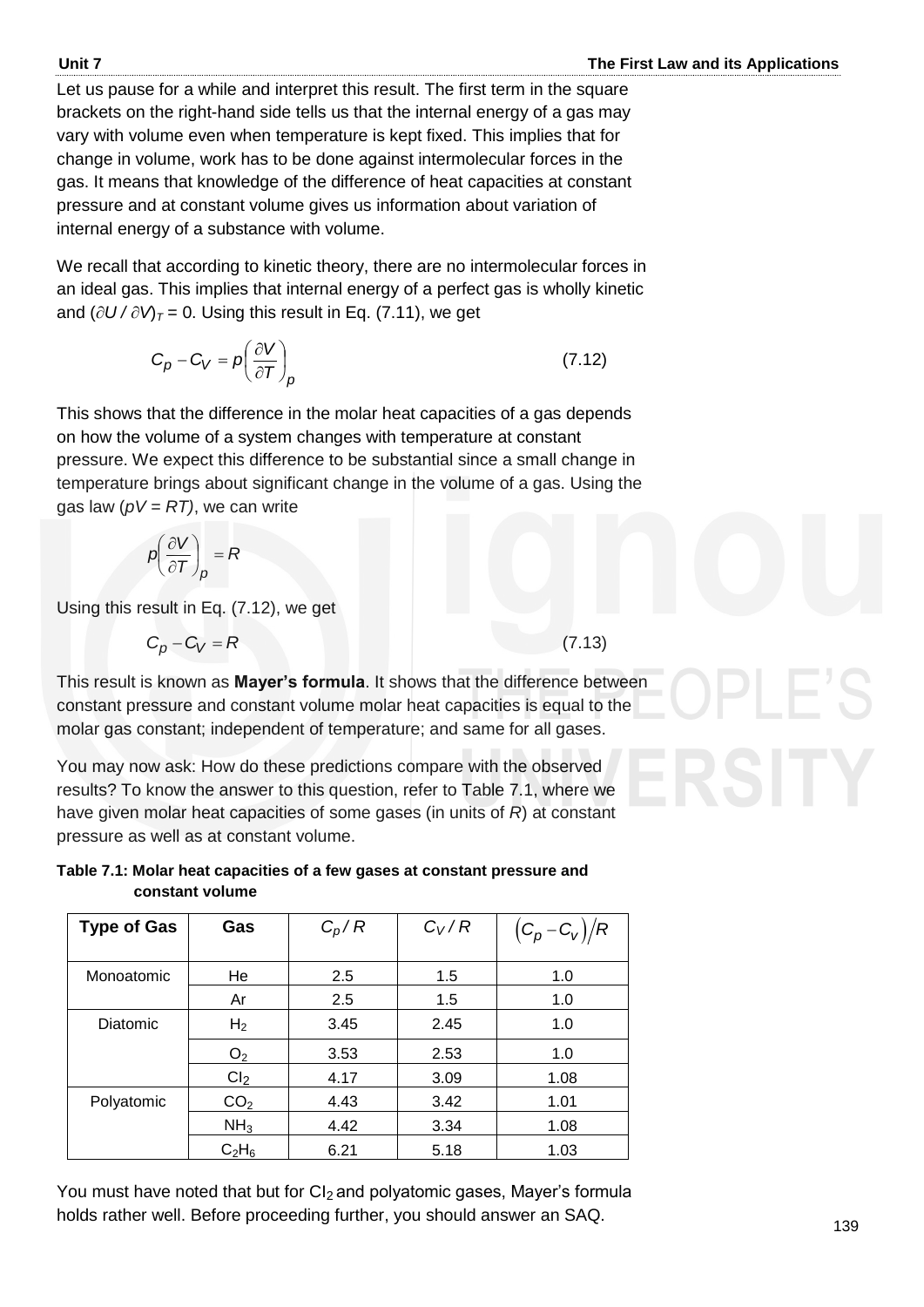### *SAQ 6 -* **Heat capacities of gases and the first law**

- a) For hydrogen, the molar heat capacities at constant pressure and constant volume are 28.8 J mol<sup>-1</sup> K<sup>-1</sup> and 20.5 J mol<sup>-1</sup> K<sup>-1</sup>, respectively. Calculate the gas constant.
- b) The constant pressure molar heat capacity of a gas is 160 J mol<sup>-1</sup>K<sup>-1</sup>. Calculate the ratio of specific heat capacities at constant pressure to that at constant volume.
- c) Show that for an ideal gas, the first law of thermodynamics can also be written as

 $\delta Q = C_V dT + pdV$  and  $\delta Q = C_p dT - Vdp$ 

Proceeding further, we recall that a real gas is made up of molecules having small but finite size and non-zero inter-molecular forces. This suggests that we should use the van der Waals' equation of state. The mathematical steps are somewhat cumbersome and we will just quote the result (TQ 4):

$$
C_p - C_V = R \left( 1 + \frac{2a}{VRT} \right) \tag{7.14}
$$

On comparing Eqs. (7.13) and (7.14) we note that the difference between heat capacities at constant pressure and at constant volume is more for a real gas than for a perfect gas. Did you not expect this result? We know that for a real gas, the internal energy changes with volume because work has to be done against the intermolecular forces. Also, at high pressures, molecules experience a repulsive force. Thus, we may expect some change, howsoever small, in temperature when a real gas is made to undergo expansion/compression.

You may now ask: Do we distinguish heat capacities at constant volume and constant pressure for solids and liquids as well? For these substances, such a distinction is of little significance because they are incompressible. In fact, for solids and liquids, measured values are quoted at constant pressure. Before proceeding further, let us summarise what you have learnt about the heat capacities of different substances.

| <b>HEAT CAPACITIES OF A GAS</b>                                                                                                                                                               |  |
|-----------------------------------------------------------------------------------------------------------------------------------------------------------------------------------------------|--|
| The molar heat capacity of a gas at constant pressure (volume) is<br>$\bullet$<br>defined as the amount of heat required to raise the temperature of one<br>kilo mole of a gas by one degree. |  |
| For one mole of an ideal gas, the difference in molar heat capacities at<br>$\bullet$<br>constant pressure and constant volume is given by Mayer's formula:                                   |  |
| $C_p - C_V = R$                                                                                                                                                                               |  |
| For a van der Waals' gas, we have: $C_p - C_V = R\left(1 + \frac{2a}{VRT}\right)$                                                                                                             |  |
| For solids and liquids, the difference in molar heat capacities at<br>$\bullet$<br>constant pressure and constant volume is almost negligible.                                                |  |

 $Re$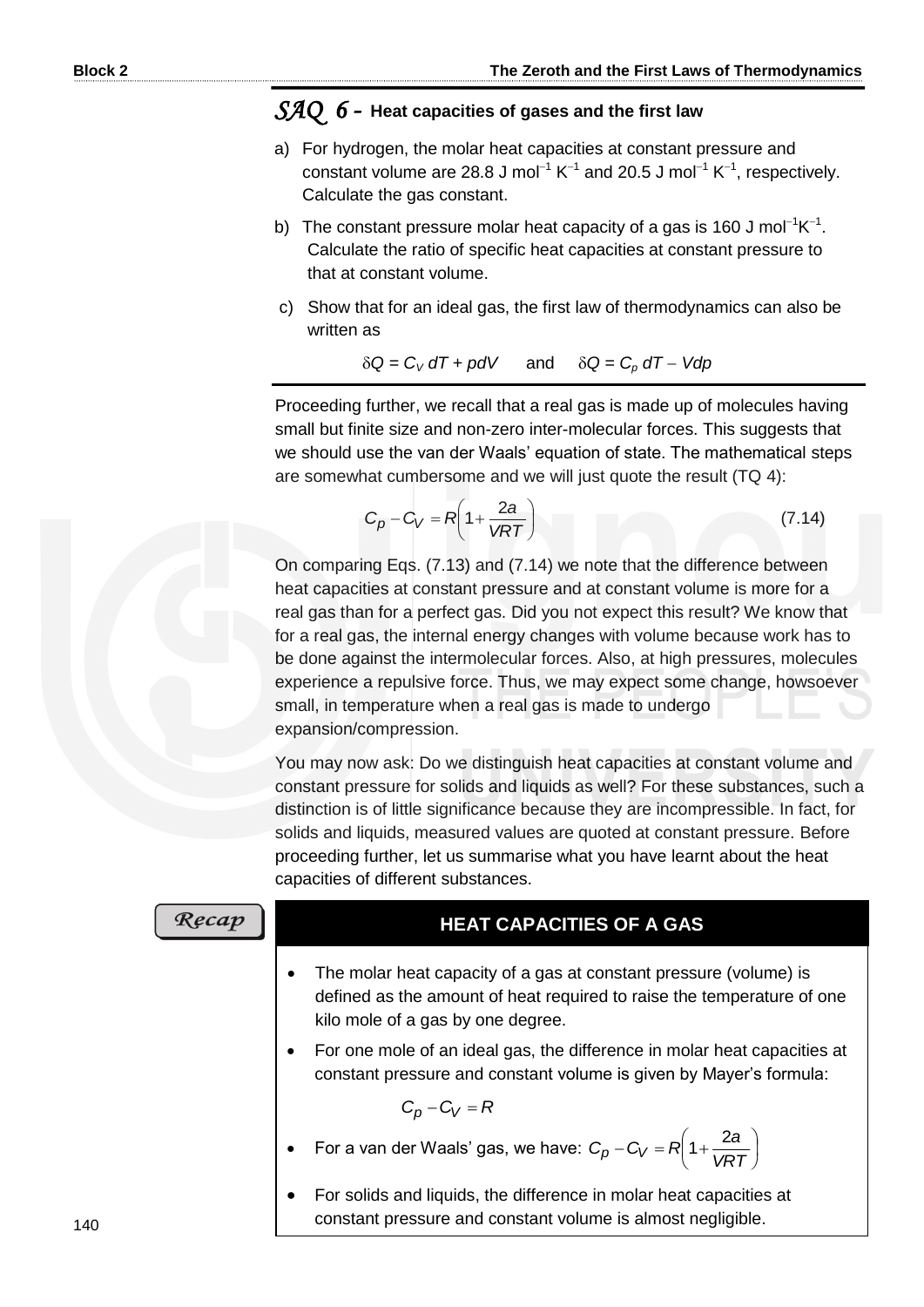So far, we have obtained the expression for the difference between molar heat capacities at constant pressure and constant volume for an ideal and a van der Waal's gas. Let us now consider a process in which no heat is exchanged between the system and surroundings. You may have experienced that if you let air out of a tyre, you feel that the air is cool. You can do a simple activity yourself. Blow on the back of your hand with your mouth wide open. You will feel that your breath is warm. Now close your lips into a small opening and blow again. Your breath now feels cool. Does this mean that your body temperature is different in the two cases or do the conditions induce this apparent change? It happens because in the latter case, air undergoes adiabatic expansion.

You may be aware of some adiabatic processes occurring around you. Sound propagation in air, drop in temperature with altitude, existence of Deep Ocean currents are a few important examples of adiabatic processes. Here, we will consider propagation of sound in air. To be able to do so, we must know the equation of state for an adiabatic process. We now derive it using the first law of thermodynamics.

# **7.8 EQUATION OF STATE FOR AN ADIABATIC PROCESS**

In an adiabatic process, *no heat exchange takes place*. That is, the system and the surroundings are not in thermal contact and  $\delta Q = 0$ . Then the first law of thermodynamics can be written as

$$
dU + \delta W = 0
$$

(7.15)

From this expression we note that internal energy will decrease in an adiabatic expansion. Since internal energy is a function of temperature*,* a fall in internal energy implies drop in temperature, i.e., the system cools. You may now ask: What happens in an adiabatic compression? We expect that the temperature will increase as work is done *on* the system. From this you may conclude that adiabatic expansion produces cooling and adiabatic compression produces heating. This finds an important application in the production of low temperatures. We will not discuss this here but those of you who are interested in details should read the books given in the references at the end of this volume.

Proceeding further, let us suppose that one mole of an ideal gas is made to undergo quasi-static adiabatic expansion. Then, using the result obtained in SAQ 6c, we can write

$$
C_V dT + pdV = 0 \tag{7.16}
$$

During the expansion, the gas passes through an infinite number of equilibrium states. This means that the equation of state ( $pV = RT$ ) will hold for each state. On substituting  $p = RT/V$  in Eq. (7.16), dividing throughout by  $C_V$ *T* and rearranging the resulting expression, we get

$$
\frac{dT}{T} = -\frac{R}{C_V} \frac{dV}{V} \tag{7.17}
$$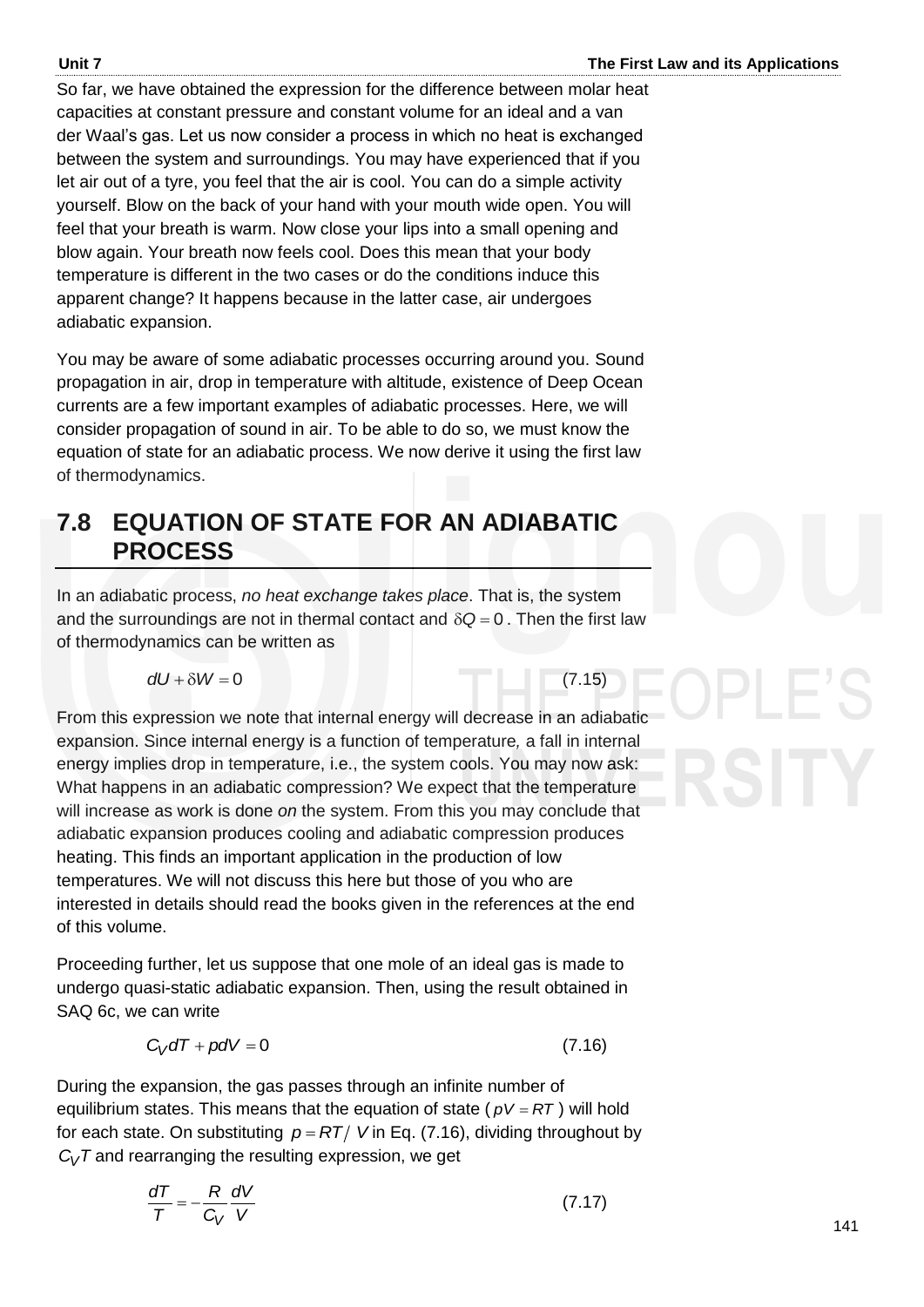In general, the heat capacity at constant volume changes with temperature. But this is significant only when the change in temperature is very large  $(-1000K)$ . Therefore, it is pertinent to assume that *C<sup>V</sup>* remains independent of temperature.

For a quasi-static process, *V* and *T* are well defined for each state. So, if we assume that  $C_V$  is independent of temperature, we can readily integrate Eq. (7.17) to obtain

$$
\ln T = -\frac{R}{C_V} \ln V + \ln K \tag{7.18}
$$

where ln*K* is constant of integration.

Taking antilog and rearranging terms, we get

 $TV^{R/C_V} = K$ 

Using Eq. (7.13) we can rewrite it as

 $TV^{(C_p-C_V)/C_V} = K$ 

From Block 1, you may recall that the ratio of heat capacity at constant pressure to that at constant volume is denoted by the Greek symbol gamma; γ = C<sub>p</sub> / C<sub>V</sub> . It is referred to as *adiabatic index*. So, we can rewrite

the equation for an adiabatic transformation as

$$
TV^{\gamma - 1} = K \tag{7.19}
$$

This relation tells us that when a perfect gas undergoes a quasi-static adiabatic change and temperature increases, volume will decrease and vice versa. Note that the change is not linear. This is an important result.

You may now ask: Can we similarly relate pressure and temperature or pressure and volume for an adiabatic process? To get the answer to this question, we would like you to solve an SAQ.

# *SAQ 7 -* **Other equations of state for an adiabatic process**

Starting from Eq. (7.19), show that

$$
\frac{|T^{\gamma}|}{\rho^{\gamma-1}} = K_1 \tag{7.20}
$$

(7.21)

and  $pV^{\gamma} = K_2$ 

where  $K_1$  and  $K_2$  are constants.

 $\overline{\phantom{a}}$ [**Hint:** Use Equation of state *pV RT* ]

Eq. (7.20) predicts that during an adiabatic process, change in pressure is accompanied by a corresponding change in temperature. What can you say about Eq. (7.21)?

Note that Eqs. (7.19), (7.20) and (7.21) are equivalent forms of the so-called *adiabatic equation*. These equations will hold provided

- i) the initial and final states are equilibrium states,
- ii) the perfect gas equation  $pV = RT$  holds, and
- iii) the internal energy of the gas is proportional to temperature only.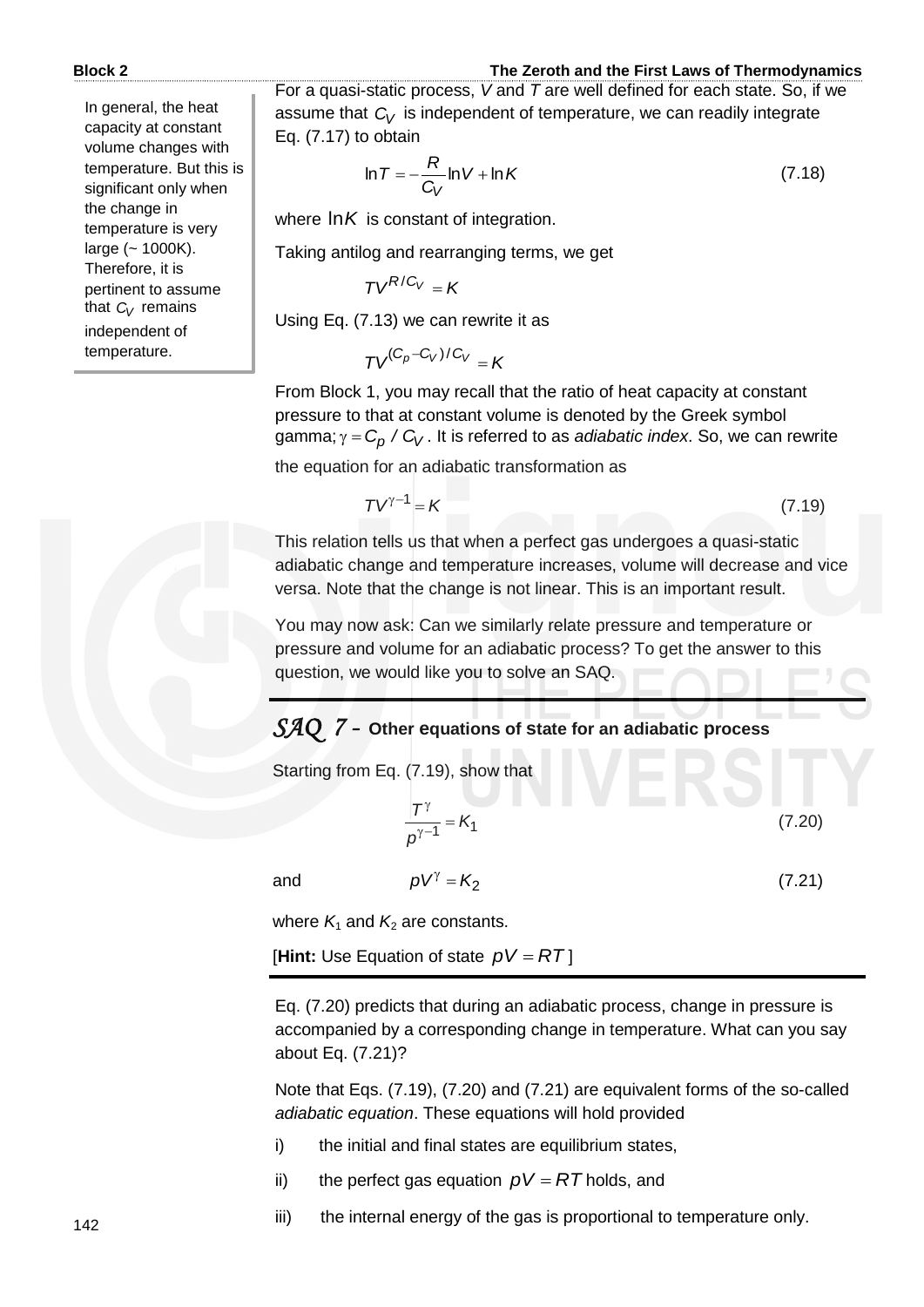Before proceeding further, you should assess your understanding by answering the following SAQ.

# *SAQ 8 -* **Application of adiabatic process**

Differentiate Eq. (7.21) w.r.t. *V* and calculate  $\left({dp}/{dV}\right)_{ad}$ . Also calculate the corresponding expression for an isothermal change. Compare the results. What do you conclude?

While answering SAQ 8 you must have noted that an adiabat is steeper than an isotherm by a factor of  $\gamma$ . You will obtain the same result if you plot Eq. (7.21) on a *p-V* diagram (Refer to Fig. 7.7).





From the solution of SAQ 8 you will recall that  $\left(\partial p \, / \, \partial V \right)_{\mathcal{S}}$ , which defines the slope of an adiabat, is equal to  $-\gamma(\rho/V)$  . It is  $\gamma$  times the slope  $\left(\partial\rho\,/\,\partial\,V\right)_\mathcal{T}$ 

of an isotherm. It implies that relative change in volume in an adiabatic process is less than that in an isothermal process.

Before proceeding further, you should carefully go through the example given below based on adiabatic change.

# *XAMPLE 7.5* **: ADIABATIC CHANGE**

The nozzle of a bicycle pump is blocked. With no force on the handle, the pump contains a volume *V* of air at 300K and atmospheric pressure. The handle is pushed down with a constant force of magnitude *F* reducing the volume to one-third. No air escapes from the pump. Assume the change to be adiabatic. Taking  $\gamma$  for air to be 1.4, calculate the final temperature of air in the pump.

**SOLUTION ■** For an adiabatic change, we use Eq. (7.21) and write

$$
p_i V^\gamma = p_f \bigg(\frac{V}{3}\bigg)^\gamma
$$

where  $p<sub>f</sub>$  is pressure of the gas when the handle is in final equilibrium state. On simplifying this equation, we get

depend on the physical conditions under which a process is carried out, we put a suffix to denote the type of change. It is for this reason that 
$$
p
$$
 and  $V$  were used to denote heat capacities at constant pressure and constant volume. Similarly, for adiabatic and isothermal processes we put the suffixes S and  $T$ , respectively with the physical quantity of interest.

Since the physical properties of a gas

$$
p_f = p_i 3^\gamma = 4.66 p_i.
$$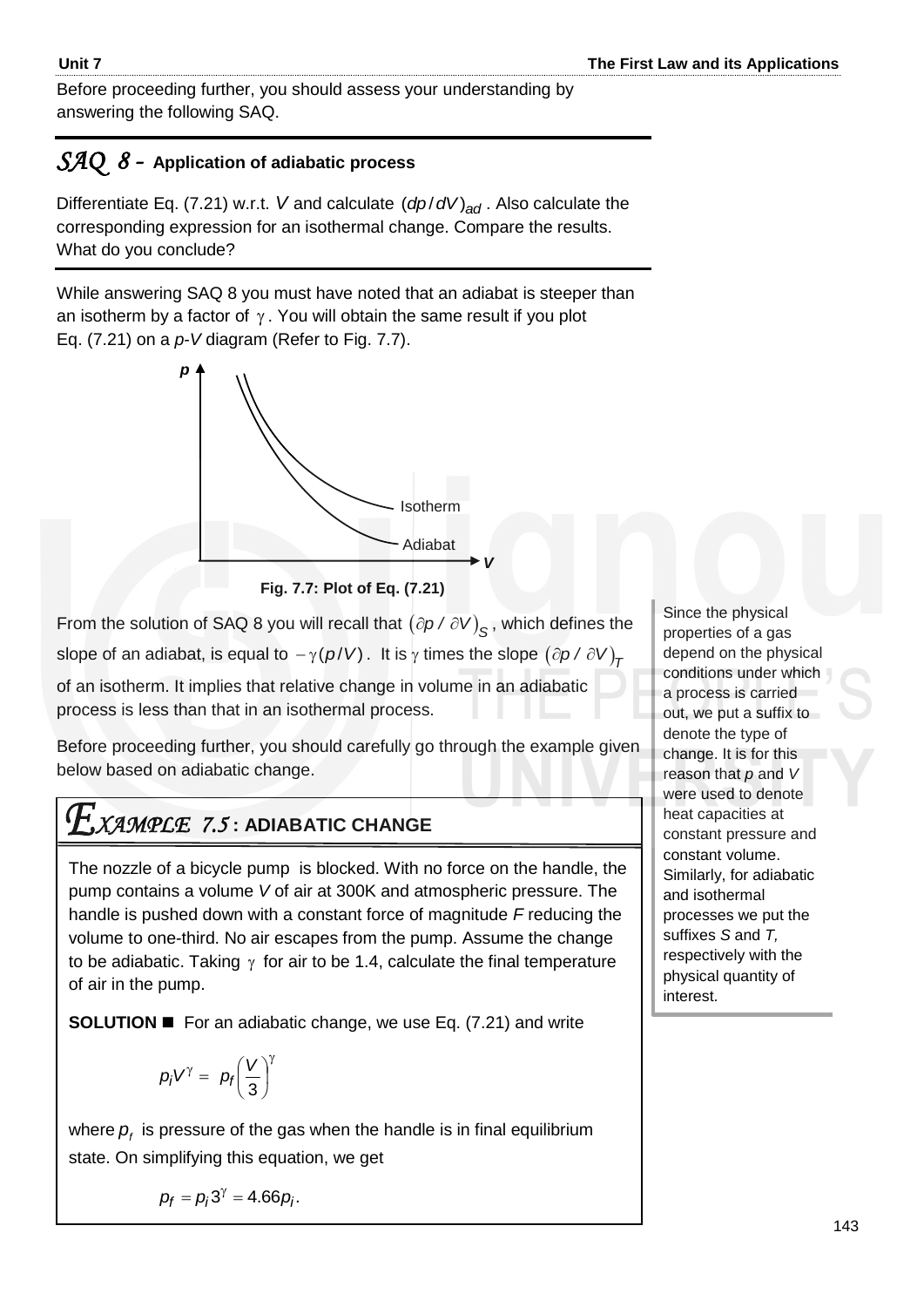Using the perfect gas equation of state, you can write:  $\frac{p_i V}{T} = \frac{p_f (V/3)}{T}$ *i f*  $p_j V p_f$ (V  $T_i$  *T* 

$$
\mathsf{or}\quad
$$

$$
T_f = \frac{p_f}{3p_i} T_i = \frac{4.66}{3} T_i = 1.55 \times (300 \text{K}) = 465 \text{K}
$$

Note that this temperature is higher than the boiling point of water! So, you are advised not to touch the nozzle of a blocked pump after you have used it. This is a vivid demostration of theoretical prediction that adiabatic compression produces heating.

You may now like to answer an SAQ.

# *SAQ 9 -* **Adiabatic expansion**

Assuming the change to be adiabatic, calculate the final temperature. The pressure inside a scooter tyre is 2 atm at 300K. It bursts sudenly. Use  $\gamma = 1.4$ .

Earlier in this unit, you have learnt how to obtain an expression for work done in an isothermal and isochoric processes. Let us now obtain the expression for work done in an adiabatic change.

# **7.8.1 Work done in an Adiabatic Change**

Suppose that one mole of a perfect gas undergoes adiabatic change and its volume changes from  $V_1$  to  $V_2$  and pressure changes from  $p_1$  to  $p_2$ . We know that during an adiabatic process, a system is thermally insulated from its surroundings.

So, when a gas expands from volume  $V_1$  to  $V_2$ , the work done by it is given by

$$
W_{ad} = \int\limits_{V_1}^{V_2} p \, \mathrm{d} \, V
$$

On substituting the value for pressure from Eq. (7.21) in this expression, we obtain

$$
W_{ad} = \int_{V_1}^{V_2} \frac{K}{V^{\gamma}} dV = \frac{K}{1 - \gamma} \left( \frac{1}{V_2^{\gamma - 1}} - \frac{1}{V_1^{\gamma - 1}} \right) = \frac{1}{1 - \gamma} \left[ p_2 V_2 - p_1 V_1 \right]
$$

$$
= \frac{R(T_1 - T_2)}{\gamma - 1}
$$
(7.22)

An important manifestation of adiabatic process is found in the troposphere in that as we move up, the temperature gradually drops. This is referred to as *adiabatic lapse rate*. You can read about it in Appendix 7A.

Another important manifestation of adiabatic processes is the transmission of sound in air. You will now find out the relationship between the speed of sound and thermodynamic parameters.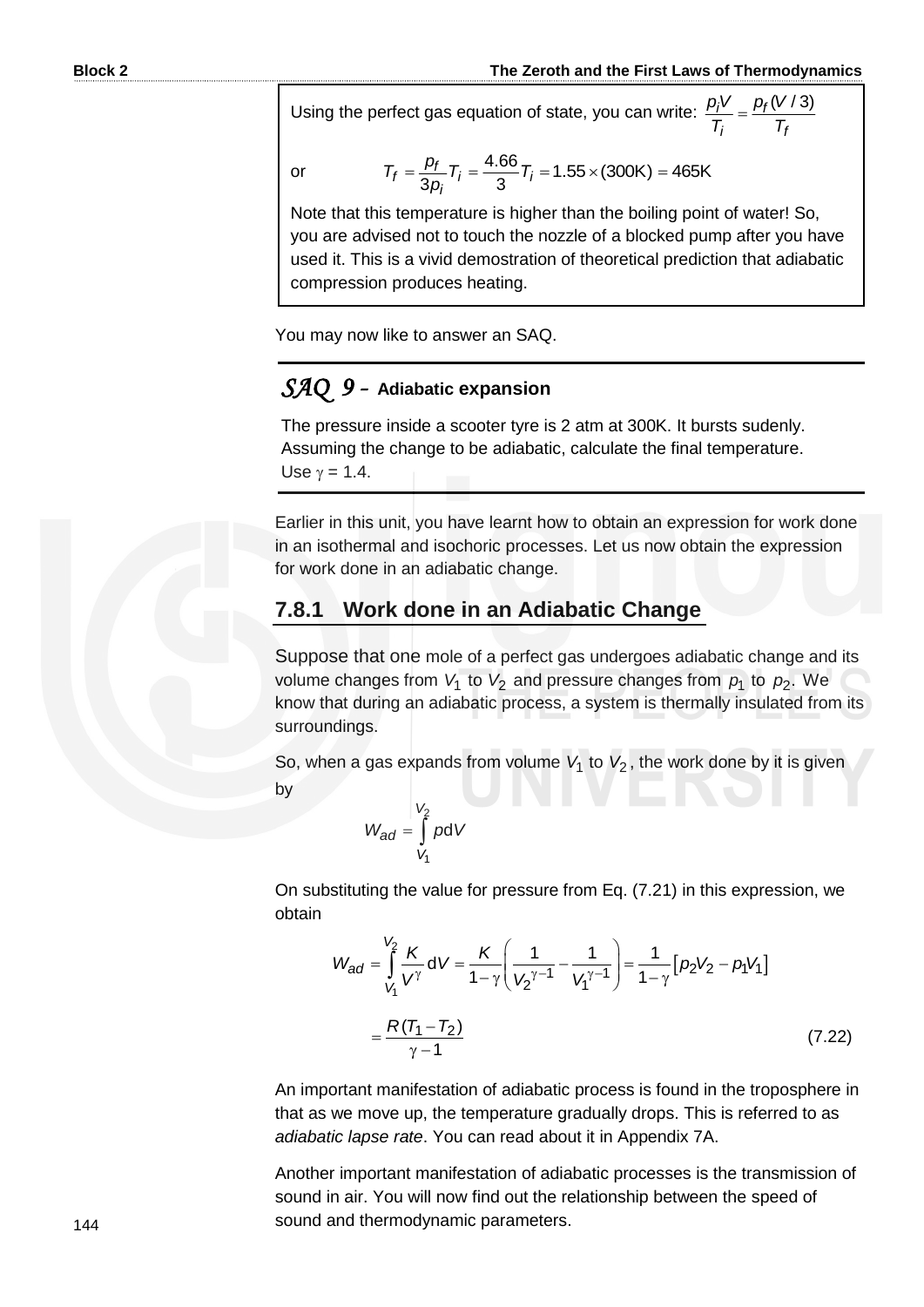# **7.8.2 The Speed of Sound**

In your school physics classes, you have studied propagation of sound in air. This essentially consists of pressure oscillations in the medium and are accompanied by local changes in temperature. However, the total energy of the system is conserved. That is, we can say that adiabatic changes occur in air when sound propagates. You may now like to know as to how the speed of sound is related to the properties of the medium. It is given by

$$
v_s = \sqrt{\frac{E_s}{\rho}}\tag{7.23}
$$

where  $E_s$  and  $\rho$ , respectively, denote the adiabatic bulk modulus of elasticity and density of the medium. By definition, the bulk modulus of elasticity is given by

$$
E = \frac{\text{Stress}}{\text{Volume strain}} = \frac{\Delta p}{(\Delta V/V)} = V\left(\frac{\Delta p}{\Delta V}\right)
$$

In the language of calculus, we can write:  $E = -V \frac{dp}{dt}$ *dV*  $= -1$ 

The negative sign appears because for all known systems, *V decreases* as *p* increases. Therefore, we can write the expression for the adiabatic bulk modulus of elasticity as:

$$
E_s = -V \left(\frac{\partial \rho}{\partial V}\right)_s \tag{7.24}
$$

From Eq. (7.21), we know that  $pV^{\gamma} = K$ . On differentiation, we get

$$
\gamma pV^{\gamma-1}dV + V^{\gamma}dp = 0
$$

which gives *s p γp*  $V \int_S$  *V*  $\left(\frac{\partial \rho}{\partial V}\right)_{S} = -\frac{\gamma \rho}{V}$ 

Using this result in Eq. (7.24), we get

$$
E_{\rm S} = \gamma \rho \tag{7.25}
$$

This shows that adiabatic elasticity is  $\gamma$  times pressure. Upon using this result in Eq. (7.23), you will get the expression for speed of sound in terms of pressure:

$$
V_{\rm S} = \sqrt{\frac{\gamma \rho}{\rho}}
$$
 (7.26)

This expression for speed of sound is known as *Laplace formula*. For air,  $γ = 1.4$ ,  $ρ = 1.29$  kg m<sup>-3</sup> and  $p = 1.01 × 10<sup>5</sup>$ N m<sup>-2</sup> so that Eq. (7.26) gives speed of sound in air to be  $v_s = 331 \text{ ms}^{-1}$ . This value is in excellent agreement with the measured value of 332 ms $^{-1}$ . From this we can conclude that thermodynamic arguments work really well in this case.

You may now like to answer an SAQ.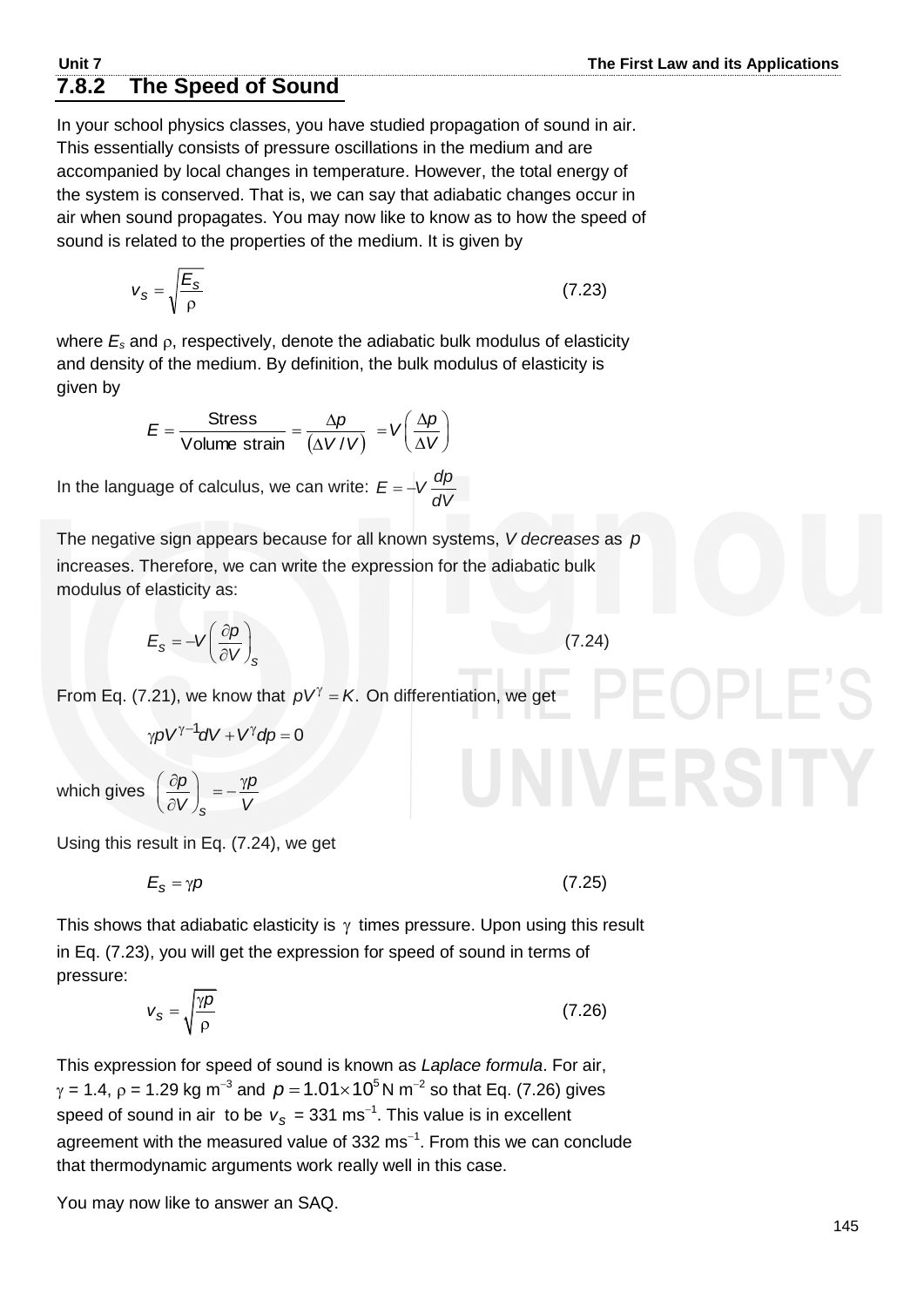# *SAQ 10 -* **Speed of sound**

Newton proposed that when sound wave propagates in air, isothermal changes take place. Then speed of sound can be defined as

$$
v = \sqrt{\frac{E_T}{\rho}}
$$

Using this definition, derive the relation equivalent to Eq. (7.26) and estimate the percentage difference from the value obtained using Laplace formula.

Using the equation of state in Eq. (7.26) for one mole of air, the expression for speed of sound can also be written as

$$
V = \sqrt{\frac{\gamma RT}{V\rho}} = \sqrt{\frac{\gamma RT}{M}}
$$
 (7.27)

This result shows that speed of sound in air is directly proportional to square root of temperature and inversely proportional to square root of the molecular weight of air. Do these predictions agree with the observations? Indeed, there is remarkable agreement.

We now recapitulate important results obtained in this section.

# **ADIABATIC PROCESS**

- The equation of state for an adiabatic process is given by  $pV^{\gamma}$  = constant. Other equivalent forms are  $TV^{\gamma-1}$  = constant and  $T^{\gamma} \rho^{1-\gamma} = \text{constant}.$
- The work done in an adiabatic process is given by

$$
W_{ad} = \frac{1}{\gamma - 1} (p_2 V_2 - p_1 V_1) = \frac{1}{\gamma - 1} R (T_2 - T_1)
$$

Let us now sum up what you have learnt in this unit.

# **7.9 SUMMARY**

**Concept Description** *Heat* Heat is a form of energy that is transferred between systems or a system and its surroundings by virtue of temperature difference. ■ Heat added to a system is considered positive and heat taken away from the system is considered as negative.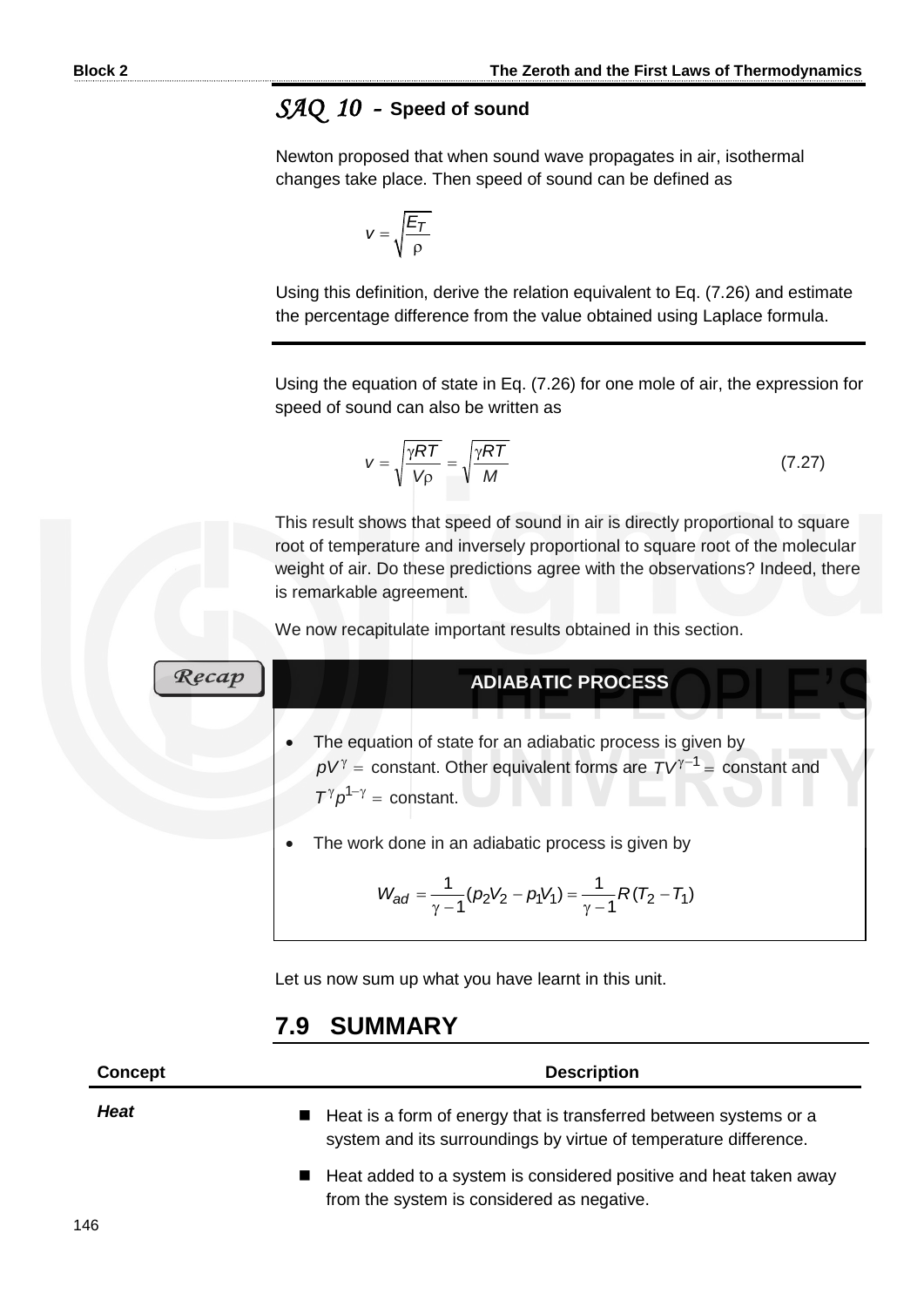| Unit 7      |                                                          | The First Law and its Applications                                                                                                                                                                                                                                                                                                                                                     |
|-------------|----------------------------------------------------------|----------------------------------------------------------------------------------------------------------------------------------------------------------------------------------------------------------------------------------------------------------------------------------------------------------------------------------------------------------------------------------------|
| <b>Work</b> |                                                          | If an energy interaction takes place between a system and its<br>surroundings, not by way of difference of temperature, then it is<br>called work.                                                                                                                                                                                                                                     |
|             | ■                                                        | Work done by a thermodynamic system is taken as positive and that<br>done on the system is taken as negative.                                                                                                                                                                                                                                                                          |
|             | ■                                                        | The expressions of work done in different systems undergoing finite<br>changes are:                                                                                                                                                                                                                                                                                                    |
|             |                                                          | Expansion of a gaseous system from volume $V_i$ to $V_f$ :                                                                                                                                                                                                                                                                                                                             |
|             |                                                          | $W = \int_{V_i}^{V_f} p \ dV$                                                                                                                                                                                                                                                                                                                                                          |
|             |                                                          | Isothermal expansion of a perfect gas from volume $V_i$ to $V_f$ :                                                                                                                                                                                                                                                                                                                     |
|             |                                                          | $W = nRT \ln(V_f/V_i)$                                                                                                                                                                                                                                                                                                                                                                 |
|             | ▀                                                        | Work done by or on the system during a process as well as heat<br>absorbed or evolved by a system during a process are path<br>dependent. Therefore, work and heat are not functions of the state<br>of the system.                                                                                                                                                                    |
|             | <b>Internal energy</b>                                   | The internal energy of a system is the sum of the energies of<br>individual constituents of the system. It is a function of the state of<br>the system.                                                                                                                                                                                                                                |
|             | The first law of<br>▉<br>thermodynamics                  | The first law of thermodynamics states that when a system<br>undergoes a process, its internal energy changes by an amount<br>equal to the difference in the quantity of heat transferred to and the<br>work done by it and the change in internal energy is the same for all<br>processes connecting the same initial and final states. The<br>differential form of the first law is: |
|             |                                                          | $\delta Q = dU + \delta W$                                                                                                                                                                                                                                                                                                                                                             |
|             | <b>Heat capacities</b>                                   | For one mole of a perfect gas, the difference of heat capacities at<br>constant pressure and constant volume is equal to the molar gas<br>constant:                                                                                                                                                                                                                                    |
|             |                                                          | $C_p - C_V = R$                                                                                                                                                                                                                                                                                                                                                                        |
|             | <b>Equation of state of an</b><br>п<br>adiabatic process | The equation of state for an adiabatic process in terms of<br>temperature and volume is:                                                                                                                                                                                                                                                                                               |
|             |                                                          | $TV^{\gamma-1}$ = constant                                                                                                                                                                                                                                                                                                                                                             |
|             |                                                          | In terms of temperature and pressure, it is:                                                                                                                                                                                                                                                                                                                                           |
|             |                                                          | $\frac{T^{\gamma}}{n^{\gamma-1}}$ = constant                                                                                                                                                                                                                                                                                                                                           |
|             |                                                          | In terms of pressure and volume, it is:                                                                                                                                                                                                                                                                                                                                                |
|             |                                                          | $pV^{\gamma}$ = constant                                                                                                                                                                                                                                                                                                                                                               |
|             |                                                          | where $\gamma$ is ratio of heat capacities at constant pressure and constant<br>volume and is known as adiabatic index.                                                                                                                                                                                                                                                                |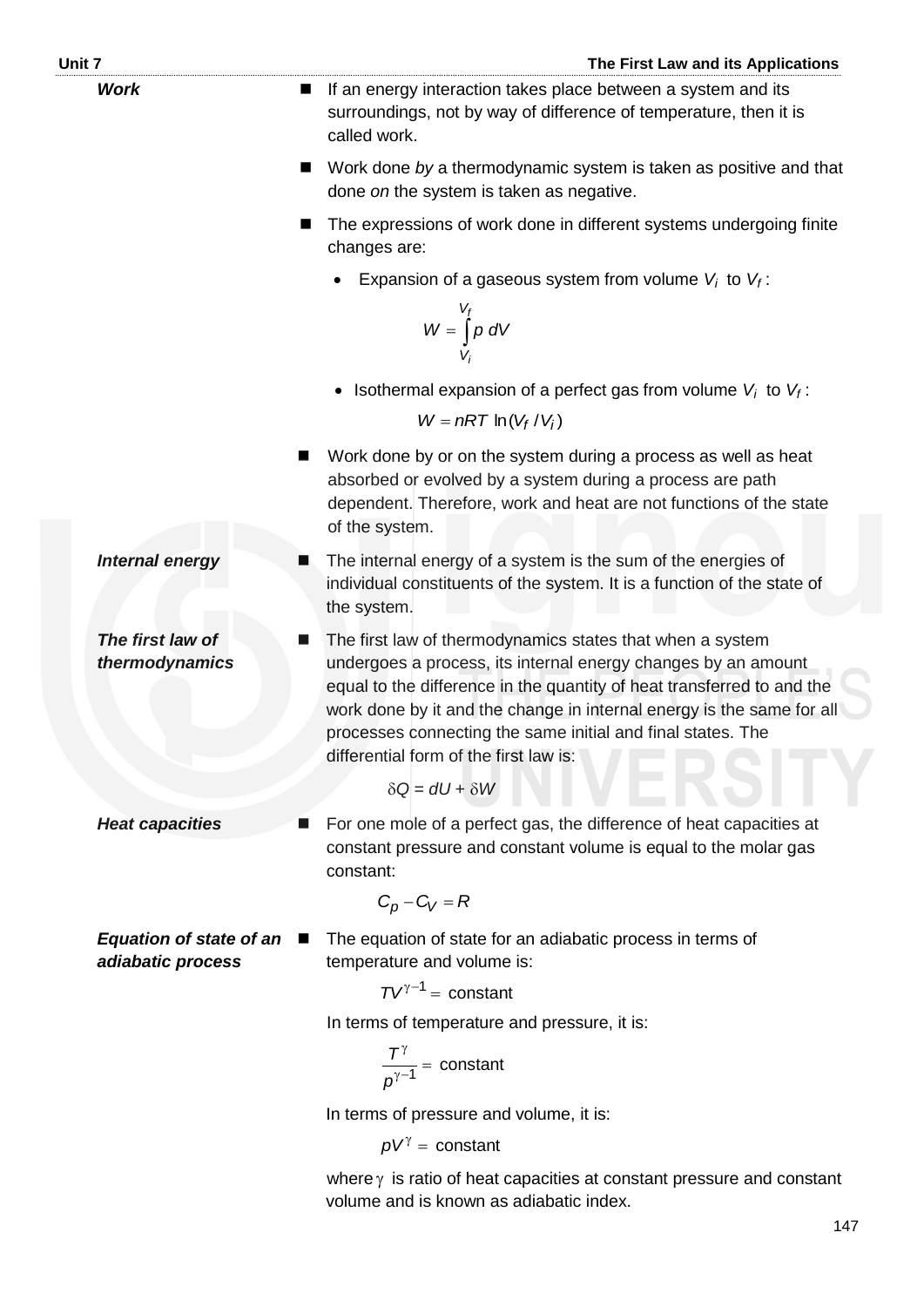*Propagation of sound in air*

 The propagation of sound in air is an adiabatic process. The expression for the speed of sound is

$$
v = \sqrt{\frac{E_s}{\rho}} = \sqrt{\frac{\gamma RT}{M}}
$$

where  $\,E_{\rm s}\,$  is adiabatic elasticity and  $\,$  is average density of air.

# **7.10 TERMINAL QUESTIONS**

- 1. Two moles of a perfect gas occupy a volume of 0.050  $m<sup>3</sup>$  and exert a pressure of  $2.6 \times 10^5$  Nm<sup>-2</sup>. It is compressed isobarically to a volume of 0.035  $\text{m}^3$ . Determine the work done on/by the gas and the change in its temperature. (Given  $R = 8.3$  JK<sup>-1</sup> mol<sup>-1</sup>).
- 2. A perfect gas at 300K occupies a volume of 0.2  $m^3$  at a pressure of  $5 \times 10^6$  Nm<sup>-2</sup>. It is allowed to expand isothermally until its volume is 0.5 m<sup>3</sup>. Next the gas is compressed isobarically up to its original volume. And finally, the pressure is increased isochorically until the gas returns to its initial state. Calculate the work done during the cycle.
- 3. A person consumes a diet of  $10<sup>4</sup>$ J per day and spends total energy of 1.2  $\times$  10<sup>4</sup>J per day. Determine the daily change in the internal energy. If the net energy spent comes from sucrose at the rate of 1.6  $\times$  10<sup>4</sup>J kg<sup>-1</sup>, in how many days will the person reduce his mass by 1 kg?
- 4. Obtain the expression for the difference in the heat capacities for a real gas given by Eq. (7. 14).
- 5. Starting from the first law of thermodynamics, show that

$$
\left(\frac{\partial U}{\partial V}\right)_T = \frac{C_p - C_V}{V\alpha} - p
$$

$$
\left(\frac{\partial U}{\partial T}\right)_p = C_p - pV\alpha
$$

$$
\left(\frac{\partial U}{\partial p}\right)_T = \frac{pV}{E_T} - \frac{C_p - C_V}{E_T\alpha}
$$

where  $E_T$  is isothermal elasticity and  $\alpha$  is volume expansion coefficient.

- 6. Isothermal compressibility ( $\beta$ <sub>*T*</sub>) is inverse of isothermal elasticity. Calculate  $\beta_{\mathcal{T}}$  for (i) an ideal gas, and (ii) a van der Waals' gas.
- 7. A reversible cyclic process consists of four steps: isothermal expansion ( $AB$ ) at temperature  $T_1$ , adiabatic expansion ( $BC$ ), isothermal compression (*CD*) at temperature *T*2 and adiabatic compression (*DA*) as shown in Fig. 7.8. Using the first law of thermodynamics, obtain an expression for the total work done.
- 8. Two identical gaseous systems, each containing 0.06 mol of ideal gas, are at 300K and 2.0 atm. The ratio of heat capacities of the gas is 1.4. One of the gases is made to expand adiabatically and the other isothermally till they reach atmospheric pressure. Calculate the final volume in each case.



**Fig. 7.8: A reversible cyclic process.**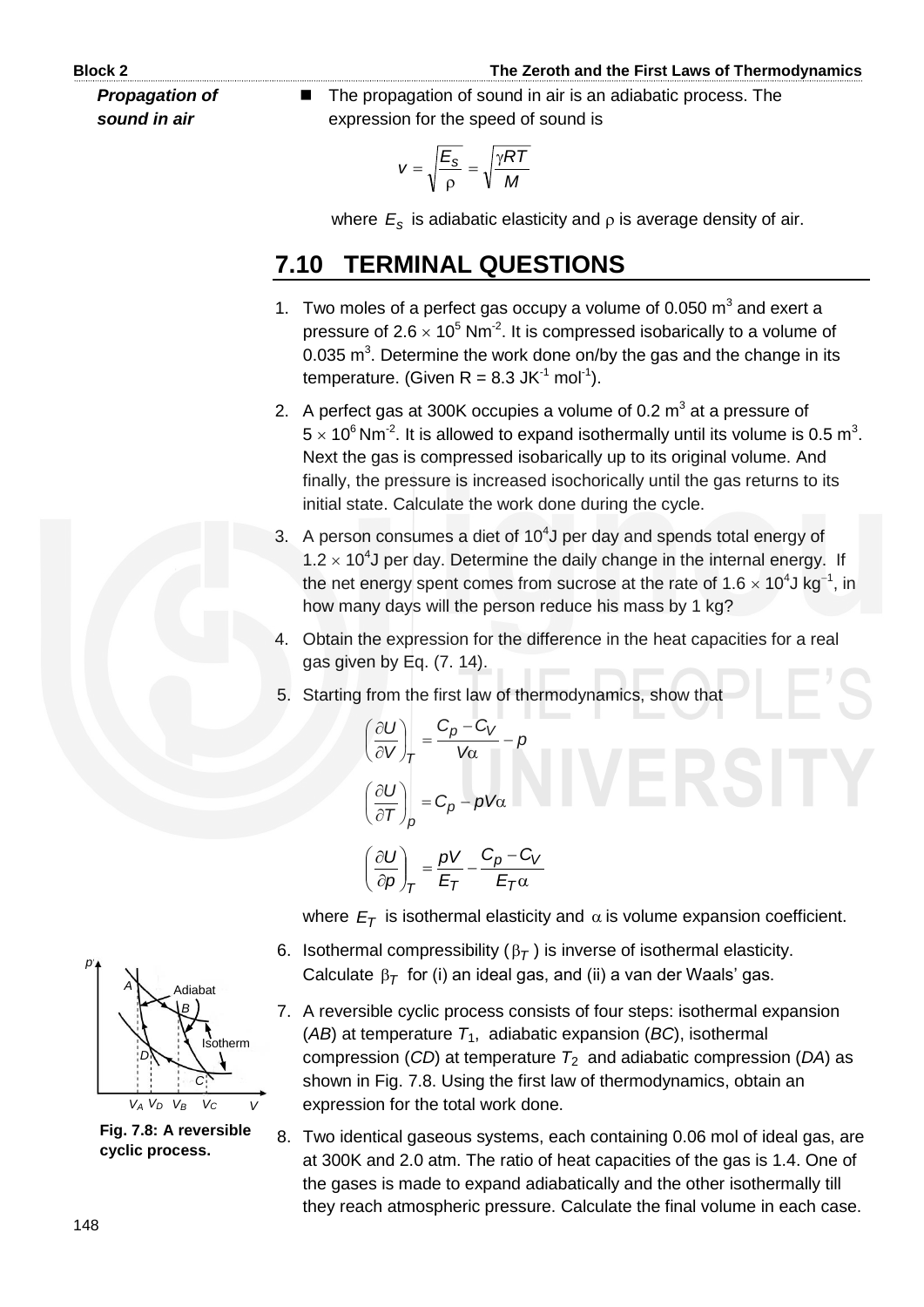# **7.11 SOLUTIONS AND ANSWERS**

# **Self-Assessment Questions**

- 1. a) (i) When the magnetic domains are realigned against frictional forces inside a magnet, some work is done. This work results in the rise in the temperature of the magnet.
	- (ii) In this case, current flows in the coil and it gains kinetic energy. So work is done.
	- b) (i) + $ve$  (ii) - $ve$ .
- 2. a) For an ideal gas undergoing isothermal process from state (*p<sup>i</sup>* ,*Vi*) to state  $(p_f, V_f)$ , we have  $p_i V_i = p_f V_f$ . Therefore  $V_f / V_i = p_i / p_f$  Substituting this in Eq. (7.4), we get

$$
W_{iso} = nRT \ln (p_i / p_i)
$$

b) Since the system expands from volume  $V_i$  to  $V_f$  at constant pressure, we can write

$$
W_p = \int\limits_{V_f}^{V_f} \delta W = \int\limits_{V_i}^{V_f} pdV = p(V_f - V_i) = p\Delta V
$$

- 3. Refer to Fig. 7.4. During the process *ACB*, the change in internal energy is  $U_B - U_A$  and that during the process *BDA* is  $U_A - U_B$ . So, the overall change of *U* during the cyclic process is  $(U_B - U_A) + (U_A - U_B) = 0$ .
- 4 a) We know that  $U_f U_i$  = constant independent of path joining *i* and *f*. For *iaf*,  $\Delta Q = 45$  J and  $\Delta W = 20$ J. So from Eq. (7.5), we get  $\Delta U = (45 - 20)$  J = 25J and hence,  $U_f - U_i = 25$  J. Therefore, for *ibf*, we have 25 J = 30 J  $- \Delta W$  or  $\Delta W = 5$  J
	- b)  $U_f U_i = 25$  J. So, for the return path *fci*, we have
		- $-25$  J =  $\Delta Q \Delta W = \Delta Q + 13$  J
		- or  $\Delta Q = (-25 13) J = -38J$
	- c)  $U_f U_i = 25$  J. Hence,  $U_f = U_i + 25$  J = 10 J + 25 J = 35 J
	- d) We have already obtained in (a) that *W* for *ibf* = 5 J. But *bf* being an isochoric process, no work is done in it. Hence, for *ib*,  $\Delta W = 5$  J. Now,  $\Delta Q - 5 J = U_b - U_i = 21 J - 10 J = 11 J$  $\therefore$  For *ib*,  $\Delta Q = 16$  J. Again for *bf*,  $\Delta W = 0$ J,
		- ∴ $\triangle Q = \triangle W + U_f U_b = 0 + 35$  J 21 J = 14 J
- 5. a) For a thermally insulated system,  $\delta Q = 0$ . Then Eq. (7.6) implies that  $dU = -\delta W$ . Therefore, increase in internal energy is equal to the work done on the system. Alternatively, the work done by the system equals the decrease in internal energy i.e. the system does work at the cost of its internal energy.
	- b)  $\delta Q = dU + pdV$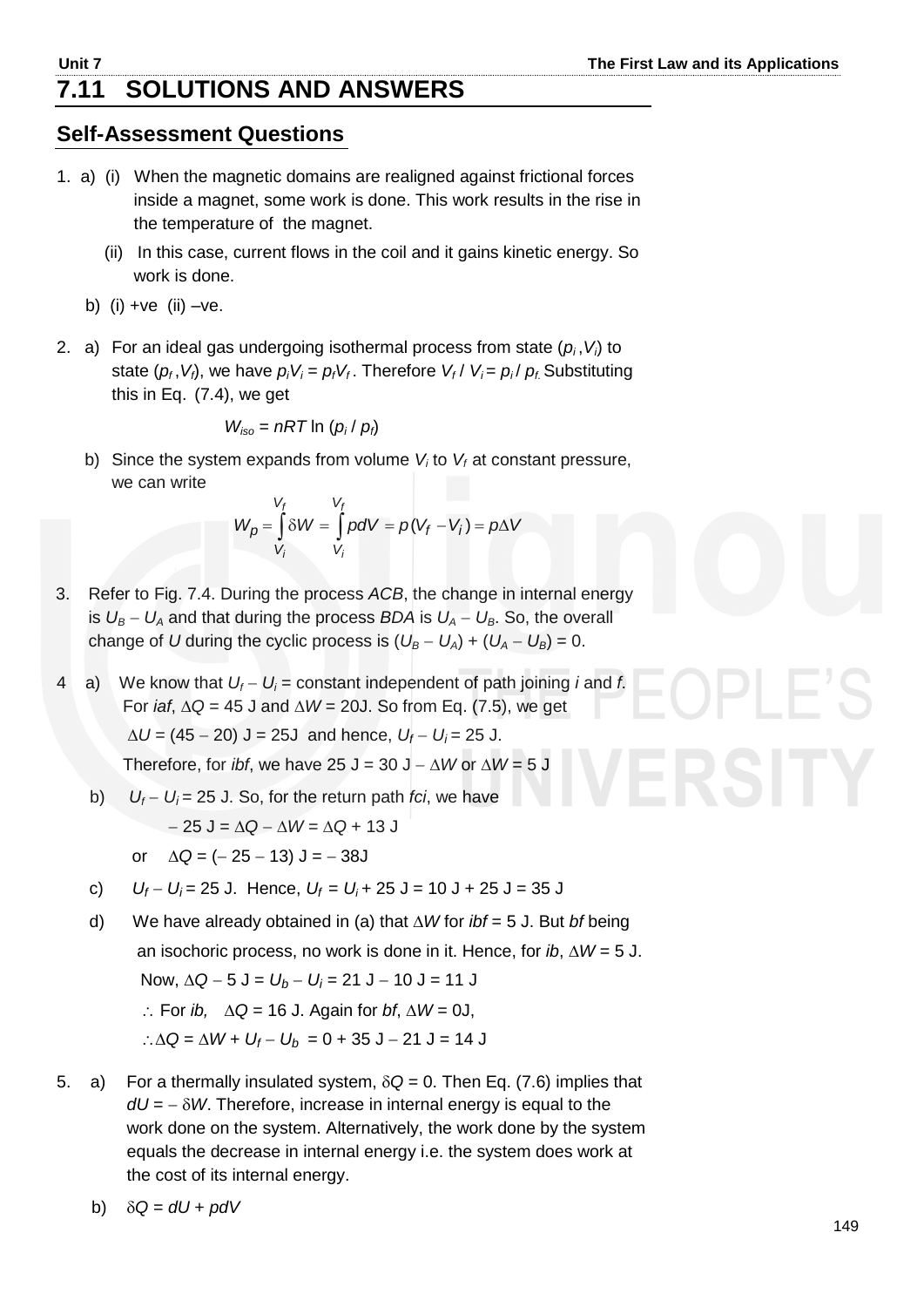- c)  $\delta W \approx 0$ , since change in volume is negligible;  $\delta Q$  is negative since the system loses heat and *dU* is negative since temperature decreases.
- 6. a) We know that  $C_p C_V = R$ . On substituting the given values, we get  $R = 8.3$  Jmol<sup>-1</sup>K<sup>-1</sup>.
	- b) It is given that molar heat capacity at constant pressure is 160 Jmol<sup>-1</sup>K<sup>-1</sup>. Using Eq. (7.13) we can calculate  $C_V$ :

 $C_V = C_p - R$ Since  $R = 8.3$  J mol<sup>-1</sup> K<sup>-1</sup>, we find that  $C_V$  = (160 J mol $^{-1}$  K $^{-1})$   $-$  (8.3 J mol $^{-1}$  K $^{-1})$  = 151.7 J mol $^{-1}$  K $^{-1}$ Hence,  $\gamma = \frac{-p}{\Omega} = \frac{1000 \text{ mJ}}{1 \text{ mJ}} = 1.05$  $151.7$ Jmol<sup>-1</sup>K  $160$  J mol<sup>-1</sup>K  $1\kappa^{-1}$  $1_K - 1$  $\gamma = \frac{-p}{C_V} = \frac{1500 \text{ mJ}}{151.7 \text{ kmol}^{-1} \text{K}^{-1}} =$  $-1<sub>K</sub>$ *V p C C*

c) The first law of thermodynamics is

$$
\delta Q = dU + pdV \tag{i}
$$

Using Eq. (7.9) you can write:  $dU = C_V dT$ 

Hence, 
$$
\delta Q = C_V dT + p dV
$$
 (ii)

From the equation of state for an ideal gas, *pV = RT* we get

$$
pdV + Vdp = RdT \Rightarrow pdV = RdT - Vdp
$$

Using this result in (ii) we get

$$
\delta Q = (C_V + R) dT - Vdp = C_p dT - Vdp \tag{iii}
$$

(i)

From Eq. (7.19), we recall that

$$
TV^{\gamma-1} = K
$$

For a perfect gas, the equation of state is  $pV = RT$ . On substituting for we get

$$
T\left(\frac{RT}{p}\right)^{\gamma-1} = K \quad \text{or} \quad \frac{T^{\gamma}}{p^{\gamma-1}} = \frac{K}{R^{\gamma-1}} = K_1 \tag{ii}
$$

Similarly, on substituting for *T* in (i) you will get

$$
pV^{\gamma} = KR = K_2 \tag{iii}
$$

8. From Eq. (7.21), for an adiabatic process, we have  $pV^{\gamma} = K$ . On differentiation

$$
\gamma p V^{\gamma - 1} dV + V^{\gamma} dp = 0
$$
  

$$
\left(\frac{dp}{dV}\right)_{s} = -\gamma \left(\frac{p}{V}\right)
$$
 (i)

For an isothermal process, *pV =* constant

$$
\therefore \quad pdV + Vdp = 0 \quad \text{or} \quad \left(\frac{dp}{dV}\right)_T = -\left(\frac{p}{V}\right) \tag{ii}
$$

 These results show that the curve depicting an adiabatic process is steeper than the one corresponding to an isothermal process since  $\gamma > 1$ . In fact, the slope of an adiabat is  $\gamma$  times the slope of an isotherm.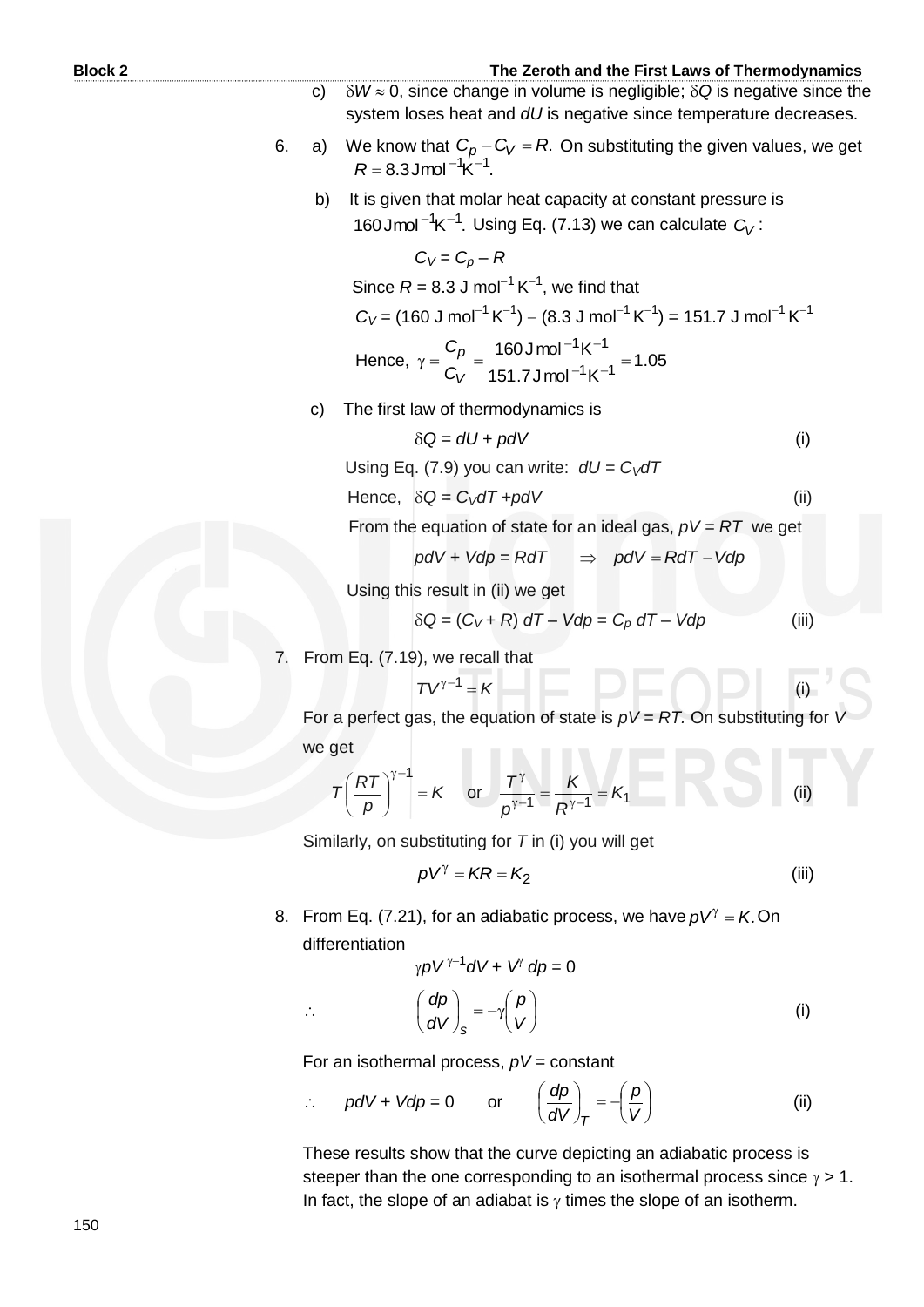9. Since the change is adiabatic and we have to compute the variation in

temperature, we use Eq. (7.20):  $\frac{1}{N^{1-\frac{1}{2}}}$  =  $K_1$  $\frac{T^{\gamma}}{n-1} = K$ *p* γ  $\frac{1}{\gamma-1} =$ 

So, for initial and final states defined by  $(T_i, p_i)$  and  $(T_f, p_f)$  we can write

$$
\frac{T_i^{\gamma}}{p_i^{\gamma-1}} = \frac{T_f^{\gamma}}{p_f^{\gamma-1}} \text{ or } T_f = \left(\frac{p_f}{p_i}\right)^{(\gamma-1)/\gamma} T_i
$$

 It is given that the initial pressure in the tube is 2 atm. When it bursts, it attains atmospheric pressure. On substituting the given data, we get

$$
T_f = \left[\frac{1}{2}\right]^{(1.4-1)/1.4} \times (300\,\text{K}) = 0.82 \times 300\,\text{K} = 246.1\,\text{K}
$$

This result shows that temperature drops in an adiabatic expansion.

10. We are told that according to Newton, the expression for speed of sound should be  $\rho$  $v = \sqrt{\frac{E_T}{E_T}}$ 

For a perfect gas,  $pV = RT$  and so,  $\left(\frac{\partial p}{\partial V}\right)_T = -\frac{RT}{V^2}$ *RT V p T*  $|| = \bigg)$  $\left(\frac{\partial p}{\partial y}\right)$  $\overline{\mathcal{L}}$ ſ  $\widehat{o}$  $\partial$ 

Hence,

*V RT V*  $E_T = -V \frac{\partial p}{\partial y}$ *T*  $T_{\tau} = -V \left( \frac{\partial P}{\partial V} \right)_{T} = \frac{W}{V} =$  $\left(\frac{\partial p}{\partial y}\right)$  $\setminus$ ſ  $\partial$  $=-\sqrt{\frac{\partial}{\partial}}$ 

and

$$
V = \sqrt{\frac{E_T}{\rho}} = \sqrt{\frac{RT}{V\rho}} = \sqrt{\frac{\rho}{\rho}}
$$

Substituting for air,  $\rho = 1.29$  kg m<sup>-3</sup> and  $\rho = 1.01 \times 10^5$  N m<sup>-2</sup> we find that

*p*

$$
v = \sqrt{\frac{1.01 \times 10^5 \text{ Nm}^{-2}}{1.29 \text{ kg m}^{-3}}} = 280 \text{ ms}^{-1}
$$

 The difference between the values obtained by Laplace and Newton formulations is

 $v = (331 - 280)$  ms<sup>-1</sup> = 51 ms<sup>-1</sup>

% difference with respect to the standard (Laplace's) value = 15.4%

## **Terminal Questions**

1. Work done by the gas under isobaric condition is given by  $\Delta W_p = p (V_f - V_i)$ . Inserting the given values, we get

$$
\Delta W_p = 2.6 \times 10^5 (0.035 - 0.050) \text{ J} = -3.9 \times 10^3 \text{ J}.
$$

 The negative sign implies that work is done on the gas. Now for a perfect gas *pV* = *nRT*, so that

 $\Delta W_p = nR \Delta T$ 

The change in the temperature is given by

$$
T = \Delta W_p / nR = -3.9 \times 10^3 \text{J} / (2 \text{ mol} \times 8.3 \text{ J mol}^{-1} \text{K}^{-1}) = -235 \text{ K}
$$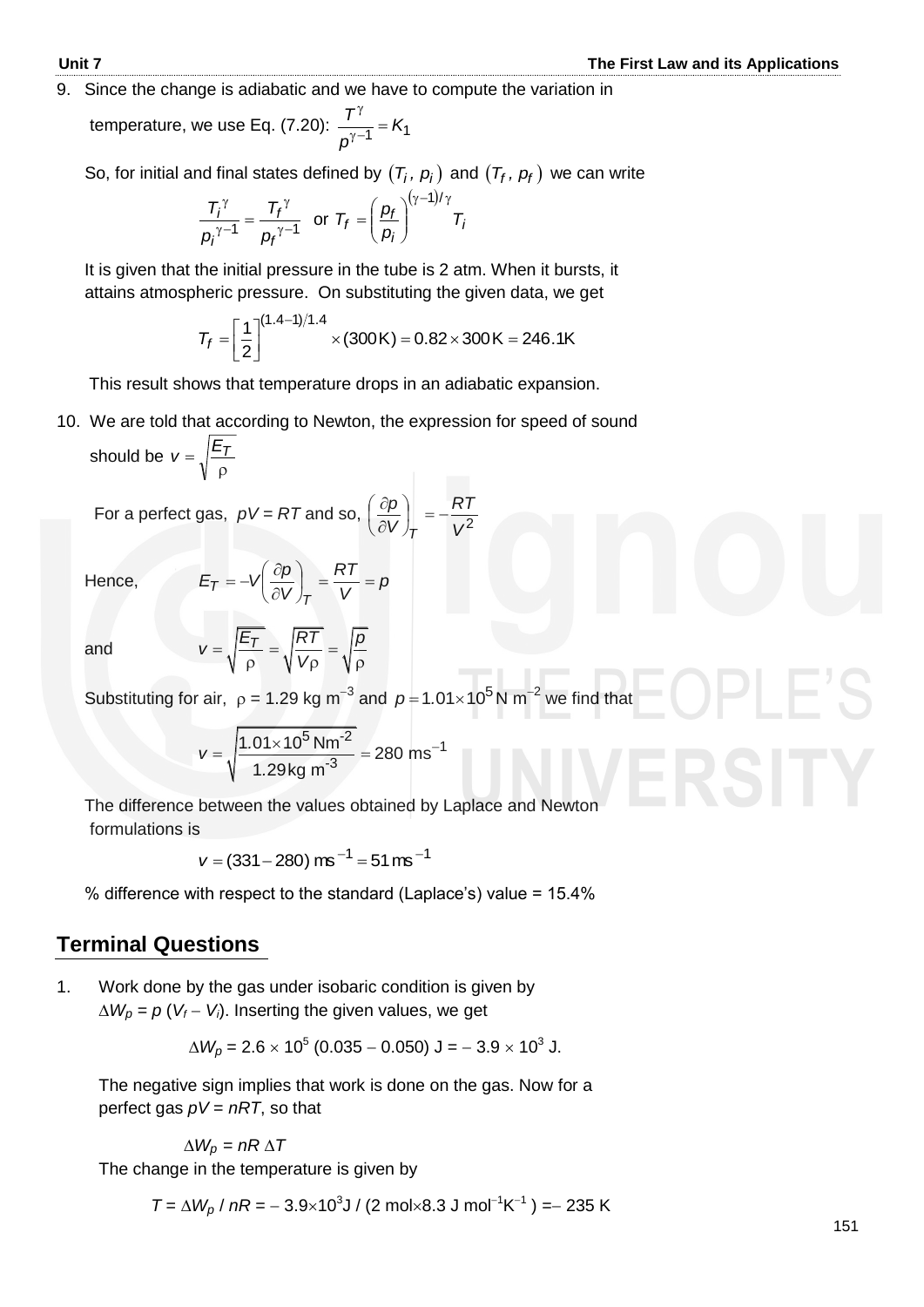- 2. The equation of state of a perfect gas is *pV* = *nRT*.
	- $\therefore$   $n = pV / RT = (5 \times 10^6 \times 0.2) / (8.3 \times 300) = 400$  moles.
- (i) For the isothermal path,  $V_i$  = 0.2 m<sup>3</sup>,  $V_f$  = 0.5 m<sup>3</sup>, p = 5  $\times$  10<sup>6</sup> Nm<sup>-2.</sup>
- ∴  $p_f = p_i V_i / V_f = 5 \times 10^6 Nm^{-2} \times 0.2 m^3 / 0.5 m^3 = 2 \times 10^6 Nm^{-2}$
- $\therefore$  Work done by the gas,  $\Delta W_T$  = nRT ln (*V<sub>f</sub>* / *V<sub>i</sub>*)
- $\Delta W_T$ = 400 mol  $\times$  8.3 J mol $^{-1}$  K $^{-1}$   $\times$  300K  $\times$  In (0.5 / 0.2)  $= 9.1 \times 10^5$  J
- (ii) Work done on the gas in compressing it from 0.5m<sup>3</sup> to 0.2m<sup>3</sup> at constant pressure of 2  $\times$  10<sup>6</sup> Nm<sup>-2</sup> is

$$
\Delta W_p = -p \Delta V = -2 \times 10^6 \text{ Nm}^{-2} \times (0.5 - 0.2) \text{ m}^3 = -6 \times 10^5 \text{ J}
$$

(iii) No work is done along the isochoric path.

Hence, total work done by the gas

 $= (9.1 - 6.0) \times 10^5$  J  $= 3.1 \times 10^5$ J.

3. The calorie content of the diet consumed is the heat supplied and energy spent is the work done by the system. Thus,

 $\delta Q = 10^4$  J per day and  $\delta W = 1.2 \times 10^4$  J per day.

$$
dU = \delta Q - \delta W
$$

 $= 1.0 \times 10^4 - 1.2 \times 10^4 = -2000$  J.

The decrease corresponds to loss of sucrose. The amount of sucrose lost per day is 2000J /  $(1.6 \times 10^4 \text{ J kg}^{-1}) = 0.125 \text{ kg}$ .

Required number of days =  $1 \text{ kg} / 0.125 \text{ kg} = 8$ .

4. For one mole of a van der Waals' gas, the equation of state is

$$
\left(p+\frac{a}{V^2}\right)(V-b)=RT
$$
 (i)

where *a* and *b* are van der Waals' constants for a gas.

If we assume that internal energy of a real gas is given by

$$
U = -\frac{a}{V} + \text{ constant, we can write}
$$

$$
\left(\frac{\partial U}{\partial V}\right)_T = +\frac{a}{V^2}
$$

Using this result in Eq. (7.11), we get

$$
C_p - C_V = \left(p + \frac{a}{V^2}\right) \left(\frac{\partial V}{\partial T}\right)_p
$$
 (ii)

To proceed further, we differentiate Eq. (i) with respect to *T* and obtain

$$
\left[\left(p+\frac{a}{V^2}\right)-\frac{2a}{V^3}(V-b)\right]\left(\frac{\partial V}{\partial T}\right)_p = R
$$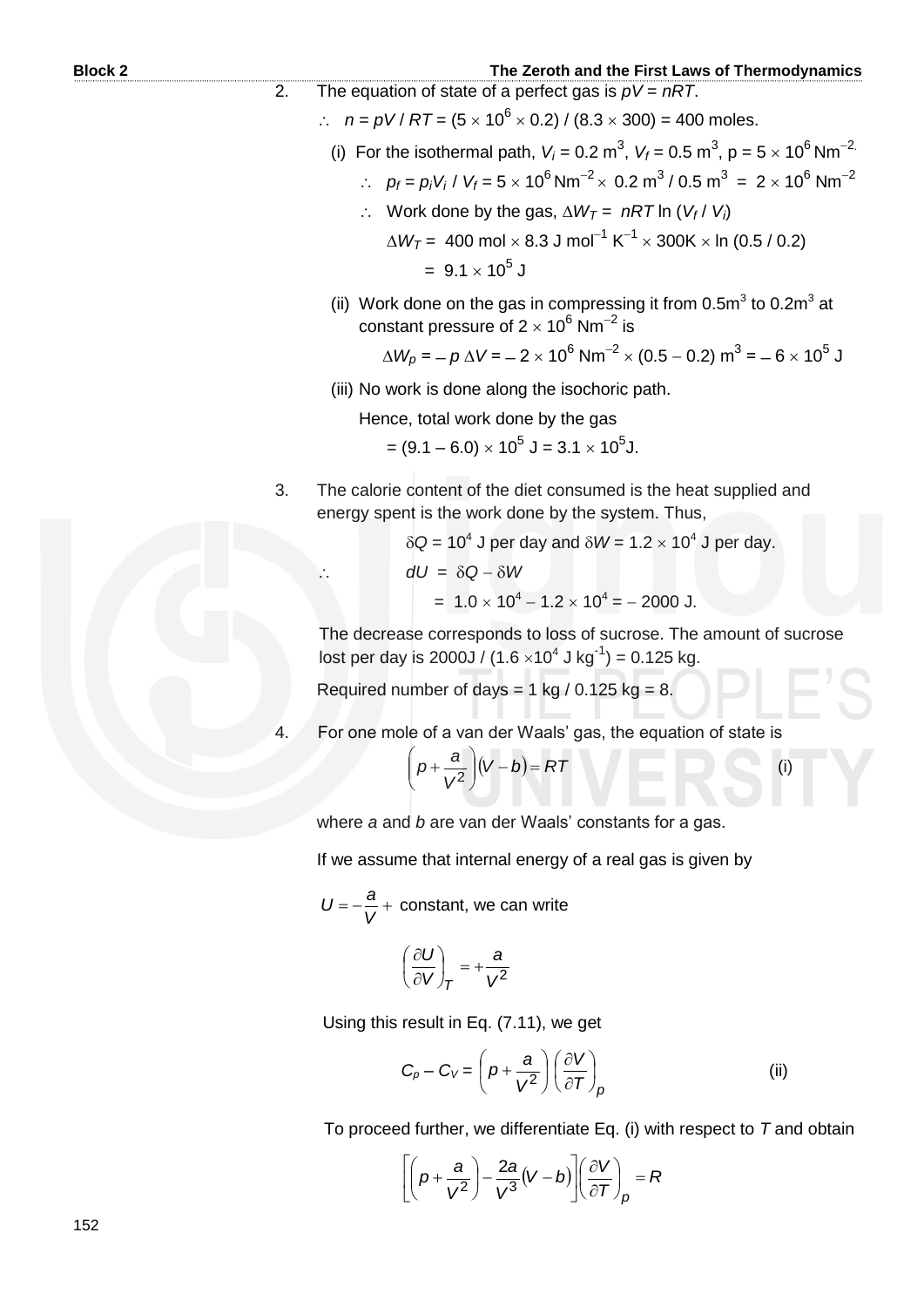We can rewrite it as

$$
\left(\frac{\partial V}{\partial T}\right)_p = \frac{R}{\left(p + \frac{a}{V^2}\right) - \frac{2a}{V^3}(V - b)}
$$

On multiplying both sides of this expression by  $p + \frac{a}{\sqrt{2}}$ ,  $\bigg)$  $\left(p+\frac{a}{a}\right)$  $\overline{\phantom{0}}$  $\int_{\mathcal{P}^+}$ *V*  $p + \frac{a}{a^2}$ , we can write

$$
\left(p+\frac{a}{V^2}\right)\left(\frac{\partial V}{\partial T}\right)_p = \frac{R\left(p+\frac{a}{V^2}\right)}{\left(p+\frac{a}{V^2}\right)-\frac{2a}{V^3}(V-b)} = \frac{R}{1-\frac{2a(V-b)}{V^3\left(p+\frac{a}{V^2}\right)}}
$$

On using this result in Eq. (ii), and replacing  $|p+\frac{a}{2}|$ J  $\left(p+\frac{a}{a}\right)$  $\setminus$  $\left(p+\frac{a}{V^2}\right)$  $p + \frac{a}{a^2}$  in the

denominator of above equation by  $\frac{1}{\sqrt{1-\frac{1}{n}}},$  $(V-b)$ *RT*  $\overline{a}$ we get

$$
C_p - C_V = \frac{R}{1 - \frac{2a}{V^3 RT}(V - b)^2} \approx \frac{R}{1 - \frac{2a}{VRT}}
$$

since *a* and *b* are very small.

Using binomial expansion with *n=*1, we obtain the required result:

$$
C_p - C_V = R \left( 1 + \frac{2a}{VRT} \right)
$$
 (iii)

 $\bigg)$  $\setminus$ 

5. From Eq. (7.11) we recall that 
$$
C_p - C_V = \left[ \left( \frac{\partial U}{\partial V} \right)_T + p \right] \left( \frac{\partial V}{\partial T} \right)_p
$$

By definition, the volume expansion coefficient  $\alpha$  is given by Eq. (6.7) as

$$
\alpha = \frac{1}{V} \left( \frac{\partial V}{\partial T} \right)_p
$$

Hence,

 $|V\alpha$  $\overline{\phantom{a}}$  $\overline{\phantom{a}}$  $\mathbf{r}$ L  $\mathbf{r}$  $| +$ J  $\left(\frac{\partial U}{\partial U}\right)$  $\setminus$ ſ  $\widehat{o}$  $-C_V = \left| \left( \frac{\partial U}{\partial V} \right) + p \right| V$ *V*  $C_p - C_V = \left| \frac{\partial U}{\partial U} \right|$ *T Vp*

On rearranging terms, we get the required result:

$$
\left(\frac{\partial U}{\partial V}\right)_T = \frac{C_p - C_V}{V\alpha} - p \tag{i}
$$

 To prove the second result, we take *U* as a function of *p* and *T*, i.e.  $U = U(p, T)$ 

Then,

$$
dU = \left(\frac{\partial U}{\partial P}\right)_T dp + \left(\frac{\partial U}{\partial T}\right)_P dT
$$

so that

$$
\delta Q = \left(\frac{\partial U}{\partial T}\right)_P dT + \left(\frac{\partial U}{\partial P}\right)_T dp + pdV
$$

On dividing throughout by *dT* and keeping pressure constant, we find that

Binomial expansion is  $1)$ <sub>2</sub>  $\frac{1}{n}$  = 1 1 2  $\frac{1}{(1-x)^n} = 1 + nx$  $\frac{n(n-1)}{2!}$   $x^2 + ...$  $+\left(\frac{n(n-1)}{2!}\right)x^2 + ...$  $= 1 + n$  $\overline{\phantom{0}}$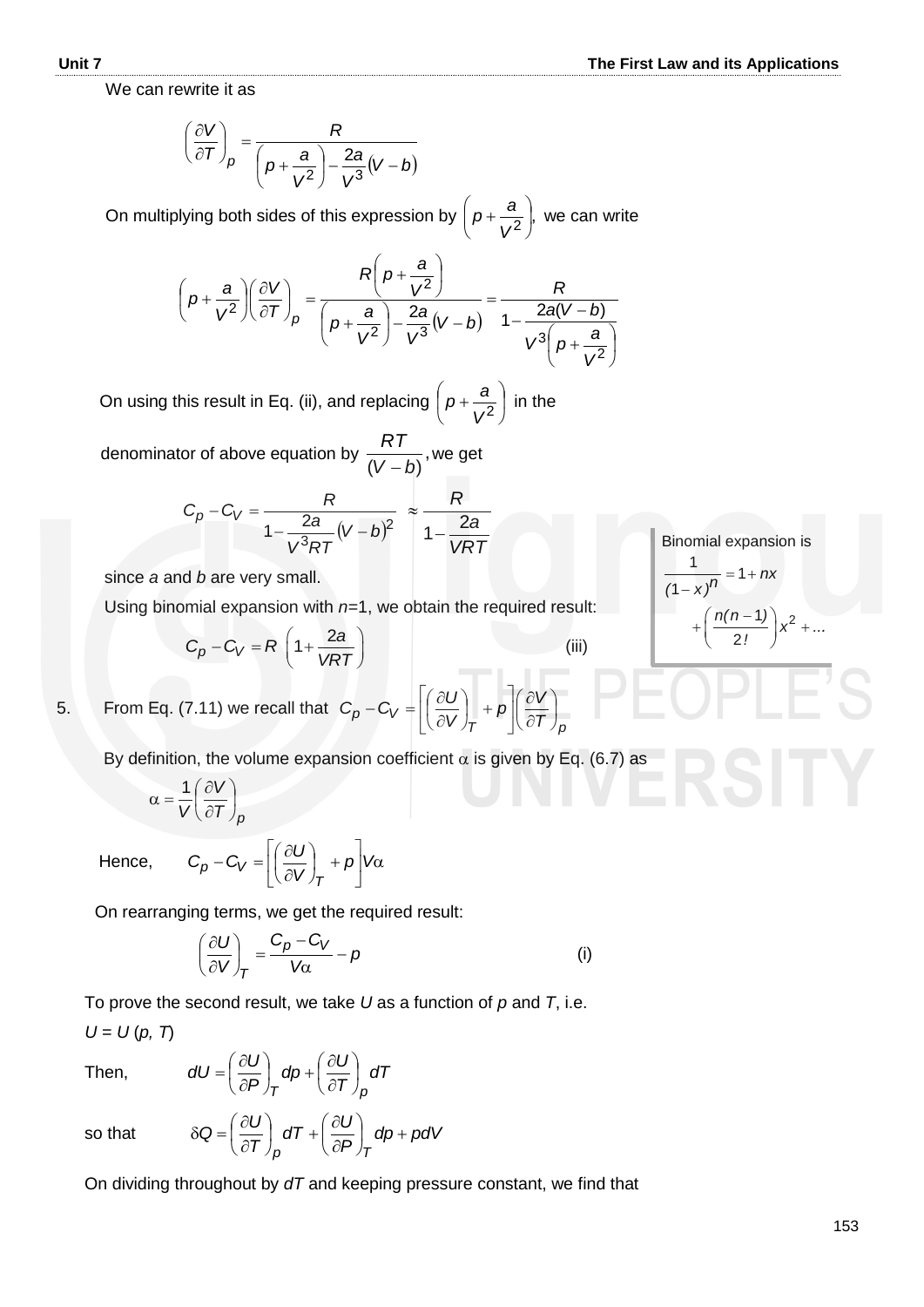$$
\left(\frac{\delta Q}{\partial T}\right)_p = C_p = \left(\frac{\partial U}{\partial T}\right)_p + p\left(\frac{\partial V}{\partial T}\right)_p
$$
  
Hence, 
$$
\left(\frac{\partial U}{\partial T}\right)_p = C_p - pV\alpha
$$
 (ii)

To know pressure variation of internal energy you have to rewrite (i) as

$$
\left(\frac{\partial U}{\partial \rho}\right)_T \left(\frac{\partial \rho}{\partial V}\right)_T = \frac{C_p - C_V}{\alpha V} - \rho
$$
 (iii)

By definition, isothermal elasticity is given by Eq. (6.8) as

$$
E_T = -V \left(\frac{\partial p}{\partial V}\right)_T \quad \text{or} \quad \left(\frac{\partial p}{\partial V}\right)_T = -\frac{E_T}{V}
$$

Using this result in (iii), we get pressure variation of internal energy:

$$
\left(\frac{\partial U}{\partial p}\right)_T = \frac{pV}{E_T} - \frac{C_p - C_V}{\alpha E_T} \tag{iv}
$$

6. For an ideal gas, the equation of state is

$$
pV = RT
$$
\nHence,\n
$$
(\beta_T)_{ideal} = -\frac{1}{V} \left( \frac{\partial V}{\partial p} \right)_T = -\frac{p}{RT} \times \left( -\frac{RT}{p^2} \right) = \frac{1}{p}
$$
\n(ii)

That is, $(\beta_{\mathcal{T}})_{\mathit{ideal}}$  is the inverse of pressure for an ideal gas. You may have expected this result from Eq. (7.25). Similarly, for a van der Waals' gas

or 
$$
\rho = \frac{RT}{V - b} - \frac{a}{V^2}
$$
  
\nSo,  $\left(\frac{\partial \rho}{\partial V}\right)_T = \frac{RT}{(V - b)^2} + \frac{2a}{V^3}$  and  $-V\left(\frac{\partial P}{\partial V}\right)_T = \frac{1}{\beta_T} = -\frac{2a}{V^2} + \frac{RT}{(V - b)^2}V$   
\nOn using (iii), we find that  $\frac{1}{\beta_T} = -\frac{2a}{V^2} + \frac{\left(p + \frac{a}{V^2}\right)V}{V - b}$ 

If we ignore *b* in comparison with *V*, we get

$$
\frac{1}{\beta_T} = -\frac{2a}{V^2} + \left(p + \frac{a}{V^2}\right) = \left(p - \frac{a}{V^2}\right) \quad \text{or} \quad (\beta_T)_{\text{Van}} = \frac{1}{p - \frac{a}{V^2}}
$$

This shows that  $(\beta_{\mathcal{T}})_{\text{Van}} > (\beta_{\mathcal{T}})_{\text{Ideal}}$ . This is physically expected because of the presence of inter-atomic forces in a real gas.

7. For an isothermal process, *dU =* 0 so that all heat absorbed during this process is converted into work:  $\delta Q = pdV$ 

Hence, 
$$
W_{A\rightarrow B} = \int_{V_A}^{V_B} p dV = RT_1 \int_{V_A}^{V_B} \frac{dV}{V} = RT_1 ln \left(\frac{V_B}{V_A}\right)
$$
 (i)

where  $T_1$  is the temperature at which heat is absorbed by the system.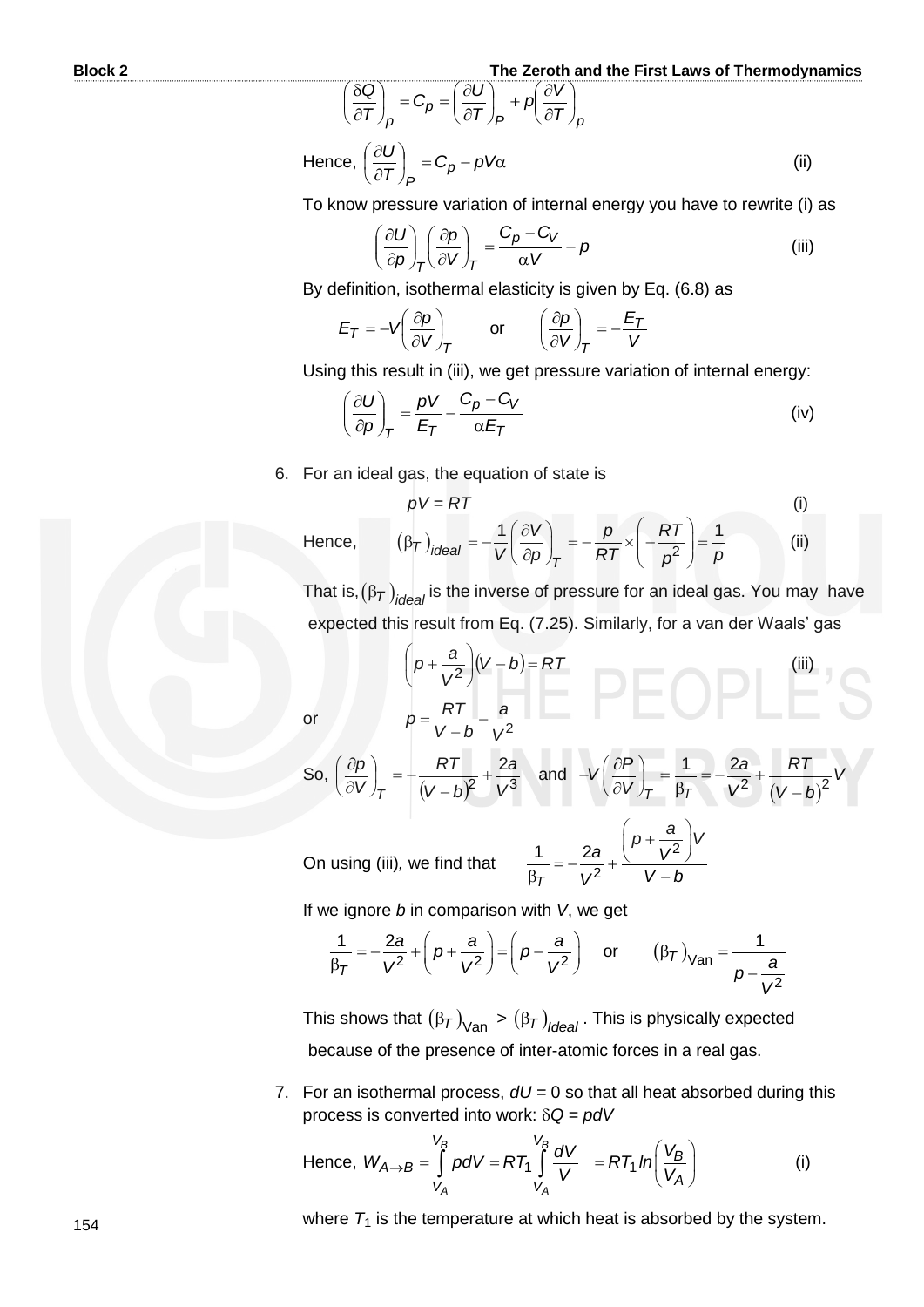For an adiabatic expansion,  $\delta Q = 0$  and increase in volume tends to decrease internal energy and hence temperature so that  $T_2 < T_1$ . Hence

$$
W_{B\to C} = \int_{V_B}^{V_C} p dV = \int_{V_B}^{V_C} \frac{K dV}{V^{\gamma}} = -\frac{K}{\gamma - 1} \left[ \frac{1}{V_C^{\gamma - 1}} - \frac{1}{V_B^{\gamma - 1}} \right]
$$

Using the equation of state for an adiabatic process, we can rewrite it as

$$
W_{B\rightarrow C} = \frac{R(T_1 - T_2)}{\gamma - 1}
$$
 (ii)

Similarly, for isothermal compression you can readily show that

$$
W_{C \to D} = RT_2 \ln\left(\frac{V_D}{V_C}\right) = -RT_2 \ln\left(\frac{V_C}{V_D}\right)
$$
 (iii)

whereas for adiabatic compression

$$
W_{D \to A} = -\left(\frac{R(T_1 - T_2)}{\gamma - 1}\right)
$$
 (iv)

On combining results contained in (i) to (iv), you will get

$$
W = W_{A\rightarrow B} + W_{B\rightarrow C} + W_{C\rightarrow D} + W_{D\rightarrow A} = RT_1 \ln\left(\frac{V_B}{V_A}\right) - RT_2 \ln\left(\frac{V_C}{V_D}\right)
$$

8. The initial volume of both gases may be obtained using the ideal gas

Thus, 
$$
pV = nRT
$$
. On solving for  $V$ , we get

\n
$$
V = \frac{nRT}{p} = \frac{(0.06 \text{ mol}) \times (8.3 \text{ J K}^{-1} \text{ mol}^{-1}) \times (300 \text{ K})}{(2.0 \text{ atm}) \times (1.0 \times 10^5 \text{ Pa atm}^{-1})}
$$
\n
$$
= 7.5 \times 10^{-4} \text{ m}^3
$$

For the isothermal process, temperature remains constant at 300K. So when pressure drops to half the initial value, the equation  $pV = \text{const}$ implies that the volume will double. So the final volume will be  $1.5 \times 10^{-3}$  m<sup>3</sup>. That is,

$$
V_f = 1.5 \times 10^{-3} \,\mathrm{m}^3 \tag{i}
$$

For the adiabatic process, we have  $p_j V_j^\gamma = p_f V_j^\gamma$ 

On solving for *Vf ,* we get

$$
V_f = \left(\frac{p_i}{p_f}\right)^{1/\gamma} V_i = \left(\frac{2.0 \text{ atm}}{1.0 \text{ atm}}\right)^{1/1.4} \times \left(7.5 \times 10^{-4} \text{m}^3\right)
$$
  
= 1.2 × 10<sup>-3</sup> m<sup>3</sup> (ii)

On comparing (i) and (ii), you will note that the volume of the gas undergoing an adiabatic expansion is less than that when it undergoes isothermal expansion.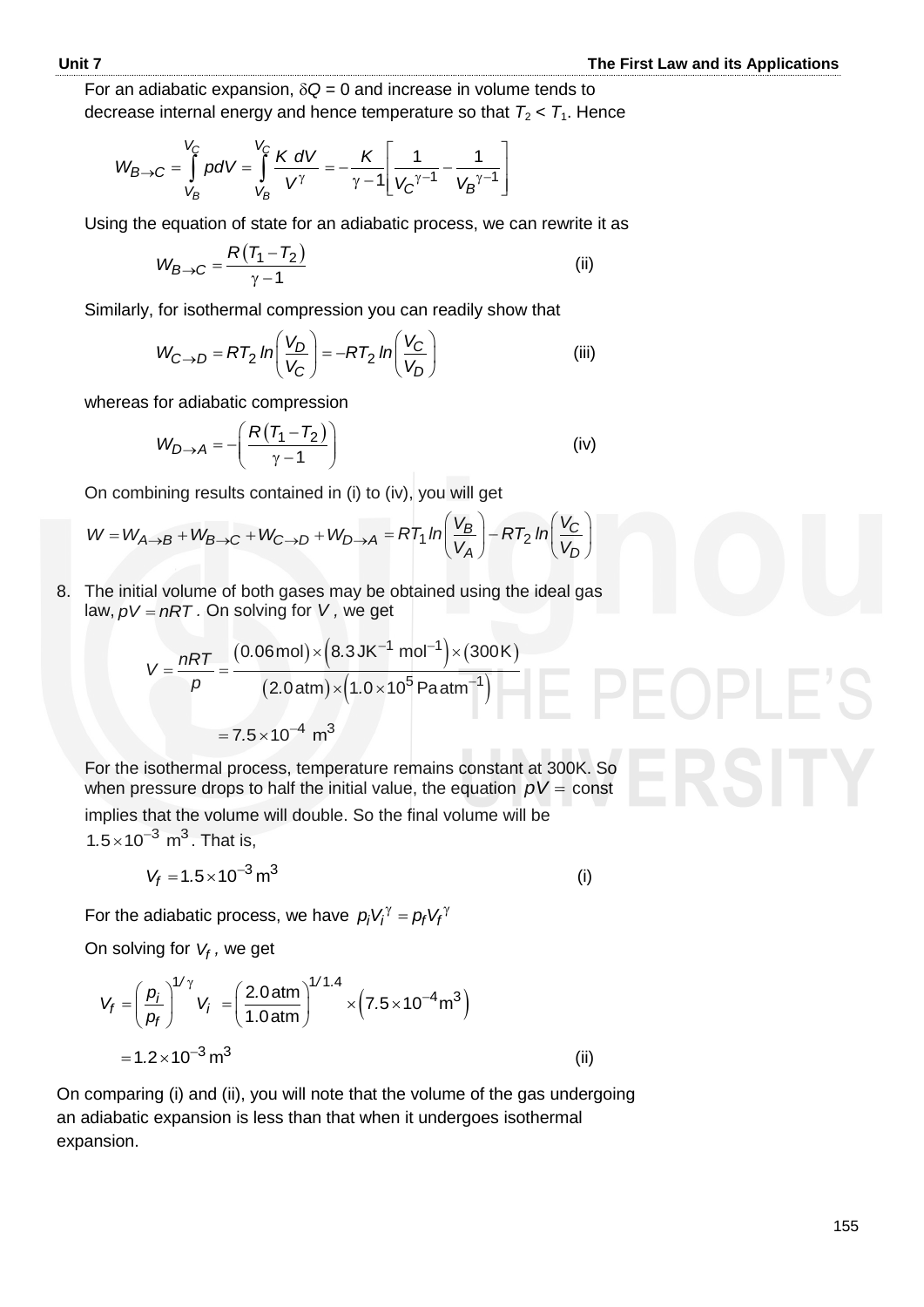# **APPENDIX-7A: ADIABATIC LAPSE RATE**

The heat from the Sun, on being absorbed by the ground, heats up the air in immediate contact. The heated air rises upward and a vertical density gradient is established. This gives rise to convection currents which transport cooler air downwards and hot air upwards. As hot air rises, it expands. Will it exchange heat with its environment? It may not do so because air is a poor conductor of heat. This means that in intermixing of air, we have an adiabatic expansion.

To calculate the drop in temperature with height, we assume that air behaves as a perfect gas. That is, we ignore the presence of water vapour in atmosphere. This means that we can use Eq. (7.20). For one mole of the gas, Eq. (7.20) in logarithmic form becomes:

 $\gamma$  In T – ( $\gamma$  – 1) In p = In K<sub>1</sub>

On differentiation, we can write the resultant expression as:

$$
\frac{dT}{T} - \frac{\gamma - 1}{\gamma} \frac{dp}{p} = 0
$$

which can be rearranged as:

$$
\frac{dp}{p} = \frac{\gamma}{\gamma - 1} \frac{dT}{T}
$$
 (7A.1)

Let us now pause for a moment and ask: What are we looking for? We wish to calculate variation of temperature with height, i.e. *dT / dh .* To do so, we must relate pressure with height. For this, we recall that as we go up, pressure decreases. Mathematically, this is expressed as:

$$
dp = -\rho \, g dh
$$

where  $\rho$  is average density of air and  $g$  is acceleration due to gravity. The negative sign signifies that pressure decreases as we move up.

Since we have assumed that air behaves as perfect gas, for one mole of air, we can use the equation of state  $p = RT / V$  in the above expression. This gives:

$$
\frac{dp}{p} = -\frac{Mg}{RT} dh \tag{7A.2}
$$

where  $M = \rho V$  is the mass of one mole of air . ( $M = mN_A$ , where m is the average mass of one air molecule.) On combining Eqs. (7.A.1) and (7.A.2), we get:

$$
\frac{dT}{dh} = -\left(\frac{\gamma - 1}{\gamma}\right) \frac{Mg}{R}
$$
 (7A.3)

This is the expression for adiabatic lapse rate. The negative sign on the RHS indicates that temperature decreases as we move upwards.

Typically,  $\frac{dT}{dt} = 9.8 \times 10^{-3}$  K m<sup>-1</sup>  $\frac{dT}{dh}$  = 9.8 × 10<sup>-3</sup> K m<sup>-1</sup>. This means that over one kilometre, the temperature falls by about 10K.